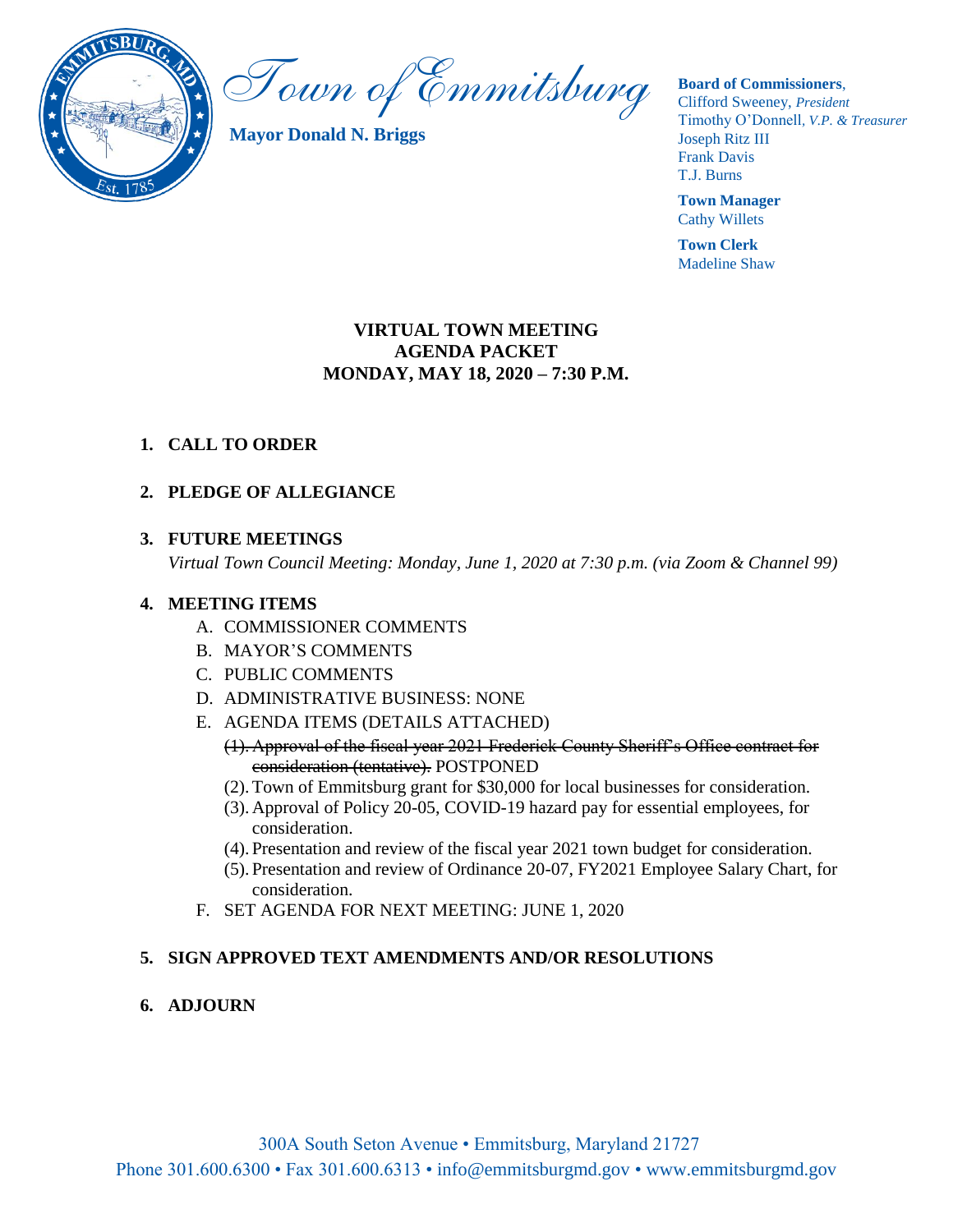Town Meeting Agenda Page 2 of 20 May 18, 2020

Topic: Town Meeting: May 18, 2020 Time: May 18, 2020 07:30 PM Eastern Time (US and Canada)

### **Join Zoom Meeting:**

<https://us02web.zoom.us/j/87371890905>

Meeting ID: 873 7189 0905 Password: 21727 One tap mobile +13017158592,,87371890905#,,1#,21727# US (Germantown) +13126266799,,87371890905#,,1#,21727# US (Chicago)

Dial by your location +1 301 715 8592 US (Germantown) +1 312 626 6799 US (Chicago) +1 646 558 8656 US (New York) +1 253 215 8782 US (Tacoma) +1 346 248 7799 US (Houston) +1 669 900 9128 US (San Jose) Meeting ID: 873 7189 0905 Password: 21727 Find your local number: https://us02web.zoom.us/u/keHRabk7aQ

The town meeting will begin at 7:30 p.m. If you would like to speak during public comment or an agenda item, you must sign-up to speak **BEFORE** 7:30 p.m. Sign-up to speak by emailing your name, address and topic you'd like to speak on to mshaw@emmitsburgmd.gov or calling (301) 600-6300.

You can also watch the town meeting live on cable channel 99. A recording will be posted to YouTube after (@Town of Emmitsburg).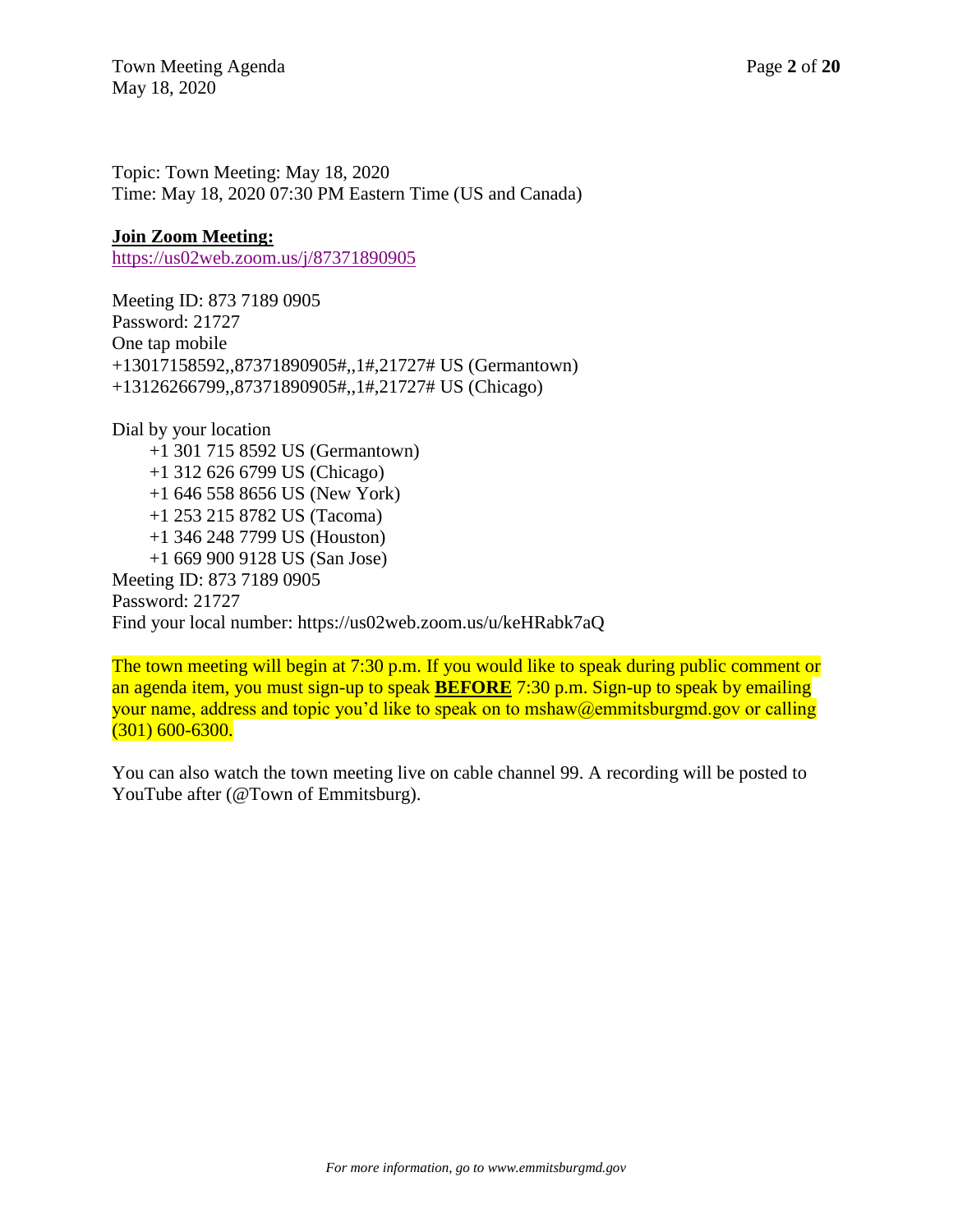# **A. COMMISSIONER COMMENTS**

### **B. MAYOR'S COMMENTS**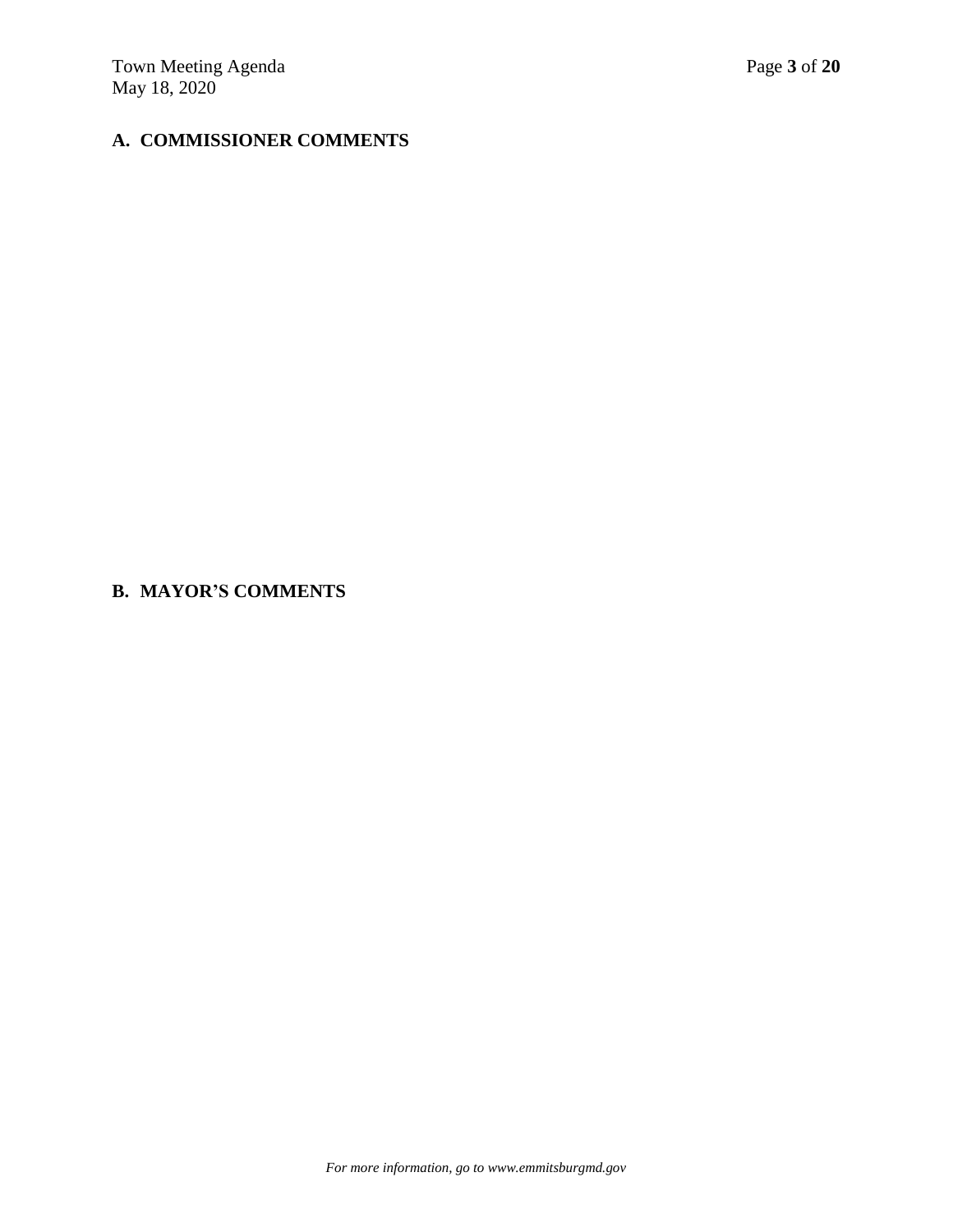# **C. PUBLIC COMMENTS**

### **D. ADMINISTRATIVE BUSINESS**

NONE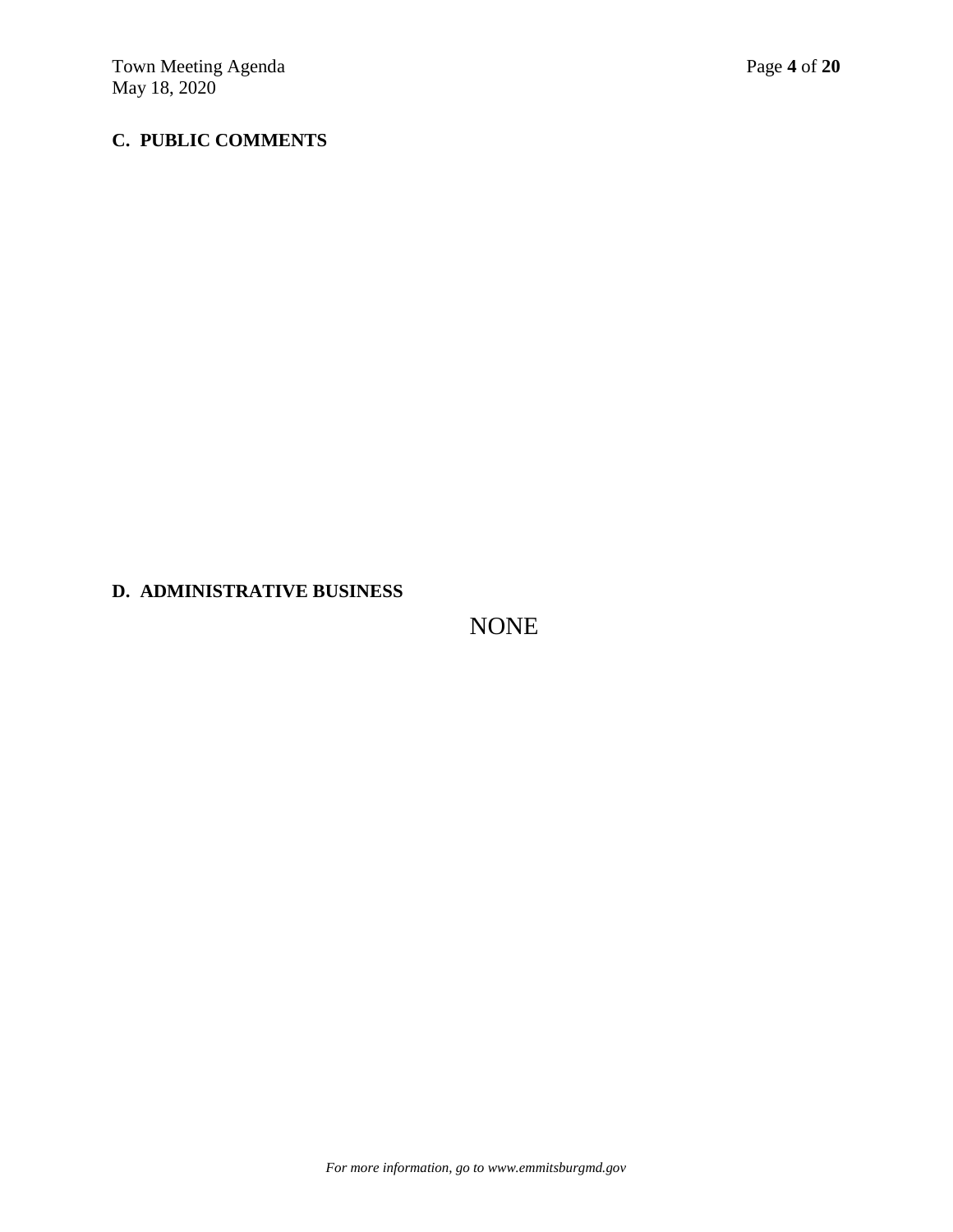### **E. AGENDA ITEMS:**

**AGENDA ITEM# 1. Approval of the fiscal year 2021 Frederick County Sheriff's Office contract for consideration (tentative):** Presentation at meeting by town staff.

# **POSTPONED**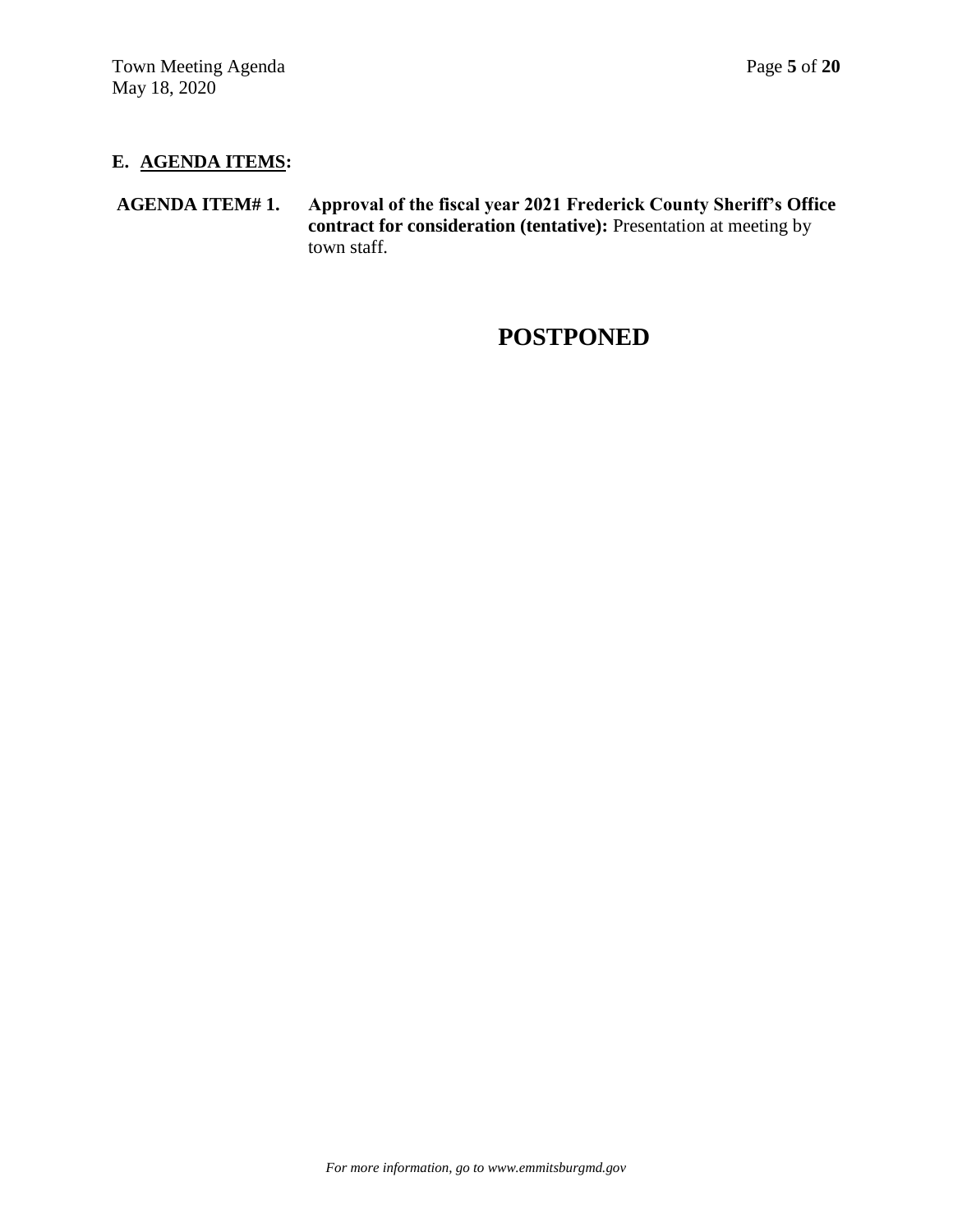# **AGENDA ITEM# 2. Town of Emmitsburg grant for \$30,000 for local businesses for**

**consideration:** Presentation at meeting by Mayor Briggs and staff.



Town of Emmitsburg Mayor Donald N. Briggs

**Board of Commissioners** 

Clifford Sweeney, President Timothy O'Donnell, V.P. & Treasurer Joseph Ritz III Frank Davis T.J. Burns

**Town Manager** Cathy Willets

**Town Clerk** Madeline Shaw

Dear Emmitsburg Businesses,

The Town of Emrinchurg recognizes the struggles and challenges our small businesses are facing during this disruptive pandemic. In response to this disaster, the Town of Emmitsburg is announcing a C-19 Linergency Micro-Grant. This micro-grant has been created to support existing businesses with total funding of \$30,000 for the emergency funding program. The Town will award a onetime grant with no repayment due to those who have been impacted by the COVID-19 restrictions placed on businesses, and meet the criteria and are within the town limits. The C-19 Emergency Micro Grant will open on May 19, 2020. Based upon the number of applications received, the \$30,000 will be distributed evenly to all eligible businesses that meet the criteria, not to exceed \$1,000. Nonprofits, churches, banks/ financial institutions, investment, real-estate entities, chains/franchisees, and government agencies are not eligible to apply.

#### Eligible uses for the funds:

Rent payments, mortgage payments, utilities, regular overhead costs, and any operating expenses incurred after April 1, 2020. This micro-grant may not be used for any accrued debt or expenses before April 1, 2020.

Criteria for Businesses:

- o Demonstrate a loss of business revenue of 50% or more related to COVID-19;
- o Must have a physical location (storefront/office/shop, etc.) within the Town of Emmitsburg, Maryland limits;
- o Home based businesses must have obtained a valid Occupancy Fermit from the Town of Emmitsburg as of March 1, 2020;
- o Have no more than 15 employees;
- o Must be a registered business entity in good standing with the State of Maryland:
- o Have no pre-existing tax liens or legal judgements;
- o Your business was impacted by the COVID-19 Maryland's State of Emergency bus mandates; and
- o You may only apply one time for the funds.

This funding can be combined with other funding sources such as the CARES Act, tax credit programs, state grant or loan programs.

300A South Seton Avenue . Emmitsburg, Maryland 21727 Phone 301.600.6300 • Fax 301.600.6313 • info@emmitsburgmd.gov • www.emmitsburgmd.gov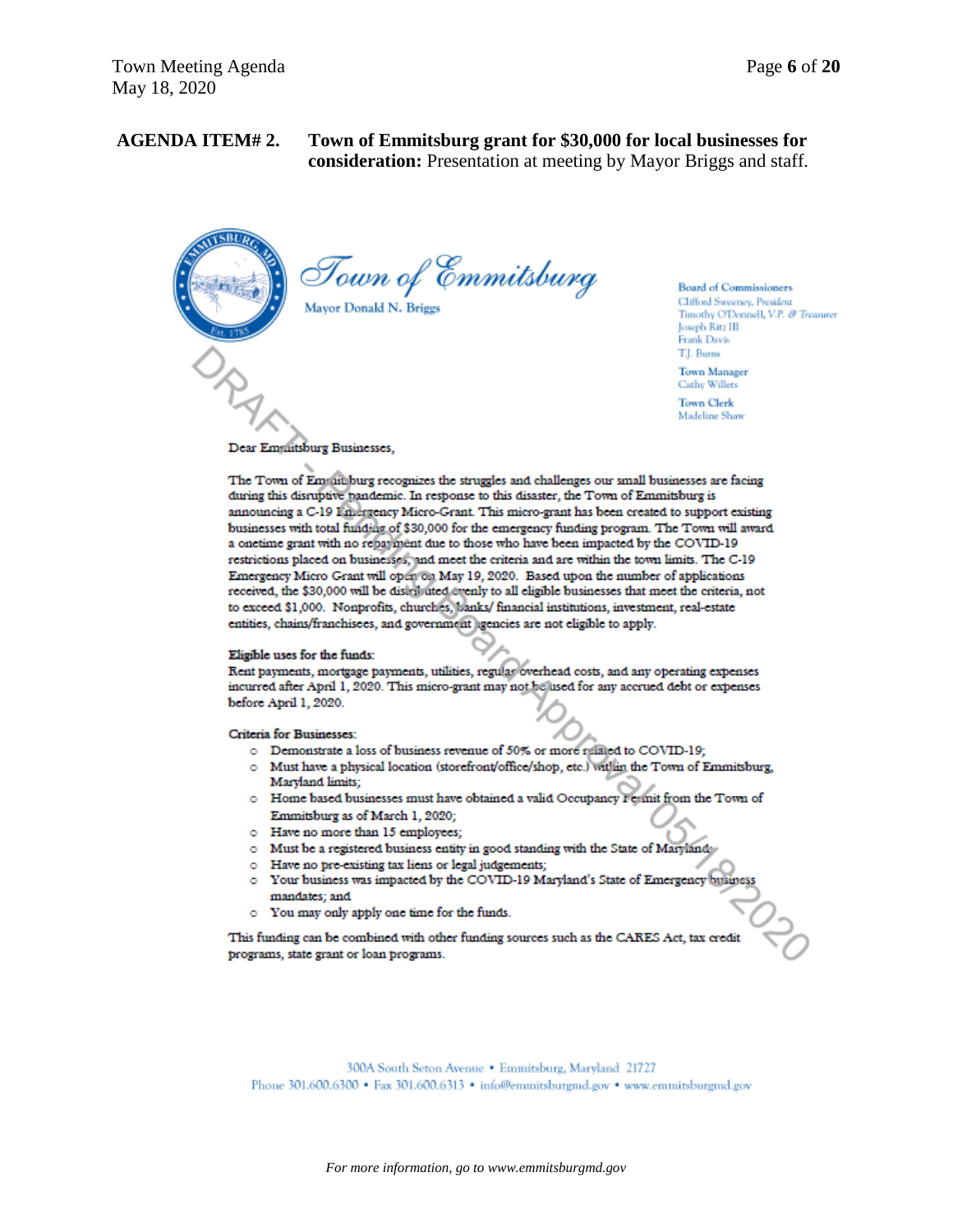#### **Application Overview:**

This is a onetime micro-grant. All applications received will be evaluated based on the mandated criteria and supporting documentation. Applications must be emailed to

zgulden@emmitsburgmd.gov. If you cannot email the application please mail to the Town of Emmitsburg, 300A South Seton Avenue, Emmitsburg, MD 21727 and call the Town Office at 301-600-6300 once you have mailed the documents. Applications must be received by June 2, 2020 at 2:30 PM.

#### **Supporting Documentation:**

- 1. Revenue reports from March 2019, March 2020, April 2019, and April 2020 (QuickBooks, documentation from your bookkeeper/accountant);
- 2. Copy of current Business License; and
- 3. Proof of "Good Standing" from the State of Maryland

(Click this link to take you to the site. You do not have to purchase a letter of good standing) Go to: https://egov.maryland.gov/businessexpress

This will take you to a screen that will ask you for the name of the business. This will take you to a screen where your name is displayed. Click the business name and this will take you to a screen that will show if you are in good standing. You can print that page or do a print screen to validate your standing for the applications. You do not have to purchase a copy for this application. If you have not used this site in the past it may asi: you to create a login.

#### Notification of Approval:

Applicants will be notified of their approval/denial within 15 business days of the deadline to submit applications. You will receive an email for the status of your application once a determination has been made. If your application was submitted by US Mail, you will receive a phone call and a US Mailed letter to inform you of your determination.

#### After you Receive the Funds:

You will not be required to complete any report once you have received the check. Once you receive the check the grant process will be completed. You may also access this letter and the application online at: https://bit.ly/eburgcovid19

The Town of Emmitsburg strives to support our local businesses and place high value on the importance each of you bring to this community. You are the backbone of our community and a lifeline to many nonprofit organizations. Thank you for your investment in the Town of Emmitsburg, because each of you provide a better quality of life and place for our residents, fulture residents, and new businesses. Thanks for all you do!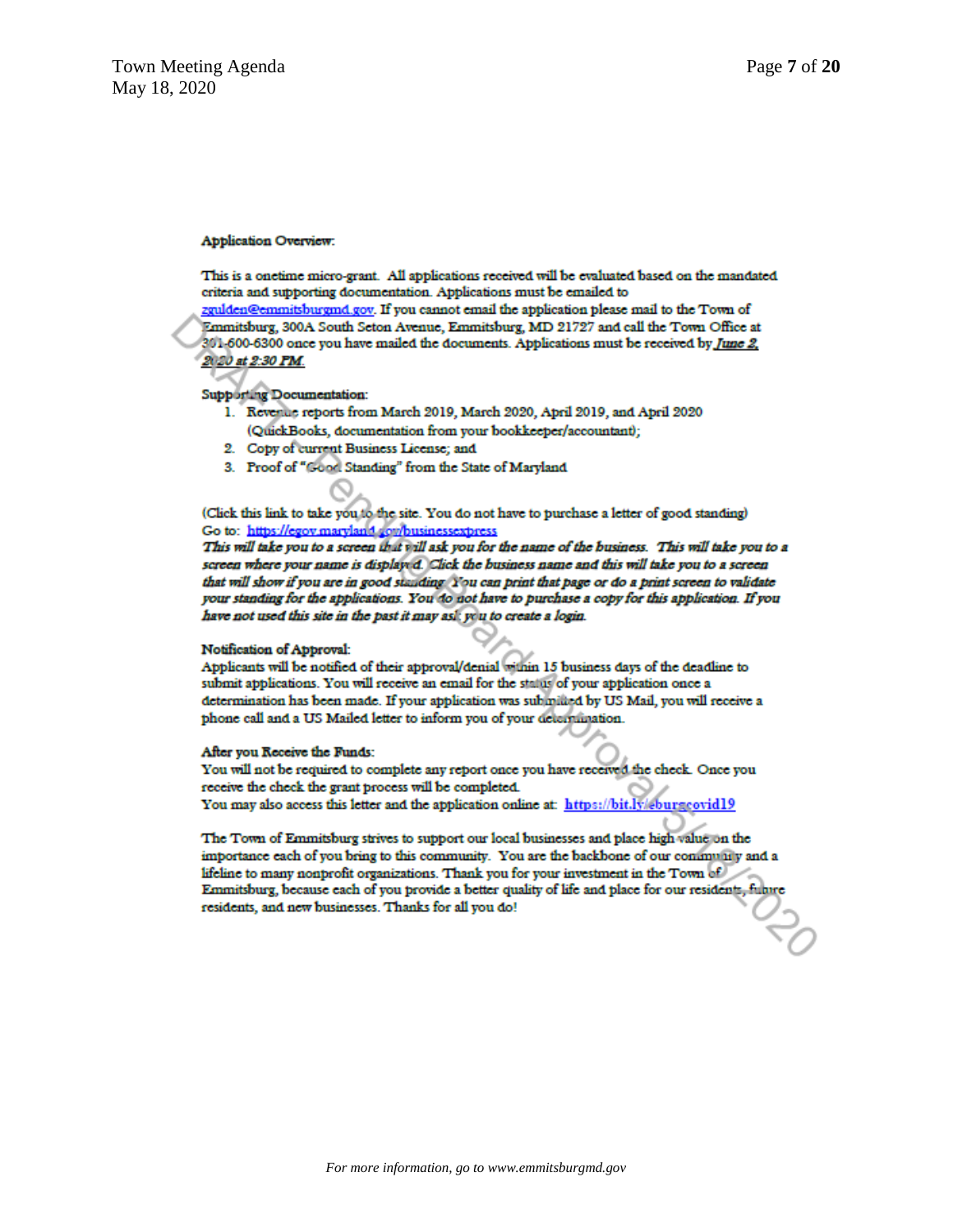

#### Town of Emmitsburg C-19 Emergency Micro-Grant Application

All financial data provided in the submission of this application will be confidential and not publicly disseminated. This onetime micro-grant is only eligible to those who have been impacted by the COVID-19 restrictions placed on businesses and meet the criteria of the mini-grant program.

| 1. Business Name (Full legal name of applicant):                        |
|-------------------------------------------------------------------------|
| 2. Current Business Address:                                            |
| 3. Name and title of applicant:                                         |
| 4. Email Address:                                                       |
| Telephone Number:                                                       |
| <b>Mailing Address:</b>                                                 |
| Federal Employer ID:                                                    |
|                                                                         |
| 5. Does your business have less than 15 employees as of March 15, 2020? |
| (circle one)<br>No                                                      |
| Do you Own or Rent (circle one)                                         |

7. What is the monthly rent or mortgage payment (inclusive of Common Area Maintenance (CAM) charges if applicable) for the property?

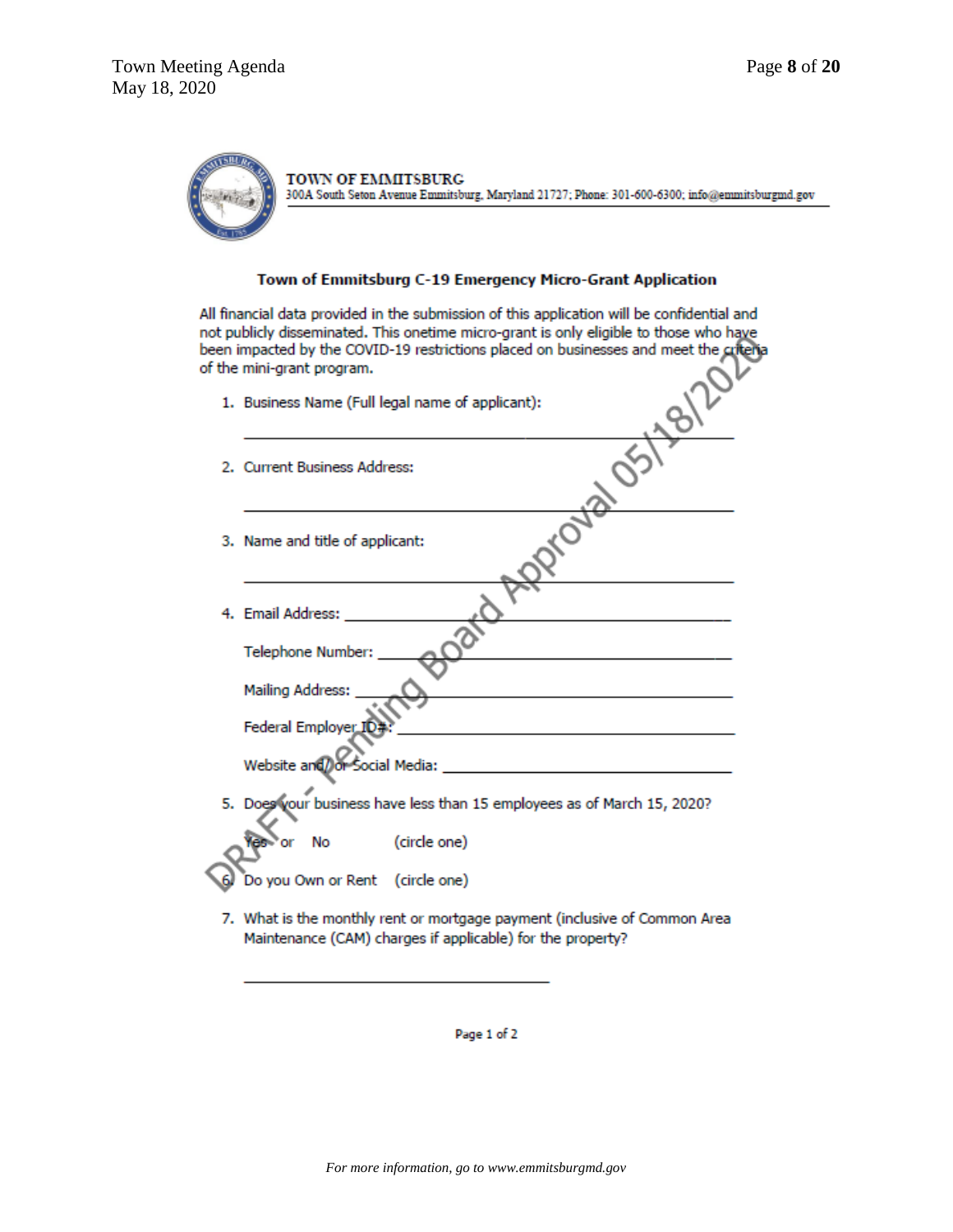|  |  |  |  |  |  | 8. Number of full time and part time employees on March 15, 2020: |  |  |  |  |  |
|--|--|--|--|--|--|-------------------------------------------------------------------|--|--|--|--|--|
|--|--|--|--|--|--|-------------------------------------------------------------------|--|--|--|--|--|

| Full time:             | Part-time:                                              |                                                                                                                                                                        |
|------------------------|---------------------------------------------------------|------------------------------------------------------------------------------------------------------------------------------------------------------------------------|
|                        | 9. What was your revenue in March 2019 (last year) *\$  |                                                                                                                                                                        |
|                        | 10. What was your revenue in March 2020 (this year) *\$ |                                                                                                                                                                        |
|                        | 11. What was your revenue in April 2020 (last year) *\$ |                                                                                                                                                                        |
|                        | 12. What was your revenue in April 2020 (this year) *\$ | *Must have supporting documentation to submit with application. Revenue Income<br>report from QuickBooks, your bookkeeper/accountant, or tax report such as sales tax. |
|                        | revenue for January and February 2020.<br>January 2020  | 13. If your business has been operational for less than one year, please provide                                                                                       |
|                        | February 2020                                           |                                                                                                                                                                        |
|                        |                                                         | *Must have supporting documentation to submit with application. Revenue Income                                                                                         |
|                        |                                                         | report from QuickBooks, your bookkeeper/accountant, or tax report such as sales tax.                                                                                   |
| the State of Maryland. |                                                         | 14. Please attach a copy of your current business license and proof of "Good Standing from                                                                             |
|                        |                                                         |                                                                                                                                                                        |
| accurate.              |                                                         | I certify that all information on this application and supporting documentation are                                                                                    |
|                        | Signature                                               | Date                                                                                                                                                                   |
|                        |                                                         |                                                                                                                                                                        |

Page 2 of 2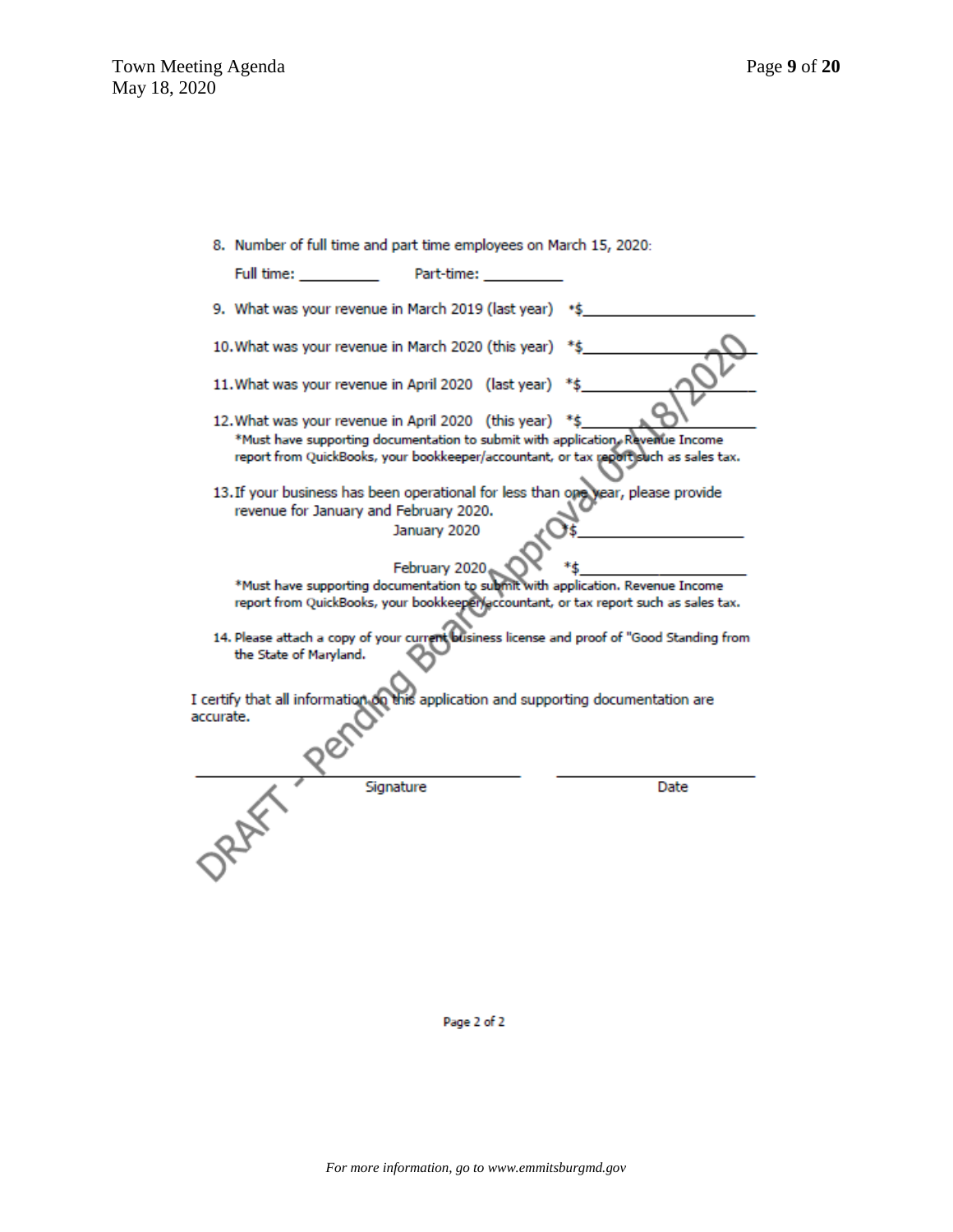TOWN OF EMMITSBURG 300A South Seton Avenue Emmitsburg, Maryland 21727; Phone: 301-600-6300; info@emmitsburgmd.gov Quick Checklist to see if you are eligible to apply for the Town of Emmitsburg C-19 Emergency Micro-Grant Application: My Business can demonstrate a loss of business revenue of 50% or more rel COVID-19: Yes or No (circle one) My business has a physical location (storefront/office/shop, etc.) or a hand<br>businesses with a valid Occupancy Permit within the Town of Emmitsburg, based aurg, Maryland limits: (circle one) Yes or No My business does not have more than 15 employe Yes or No (circle one) My registered business entity is in good standing with the State of Maryland: Yes or No (circle one) My business has no pre-existing tax liens or legal judgements: Yes or No rde one) If you answered No to ny of the above criteria you Are Not Eligible to apply. **ORAWY**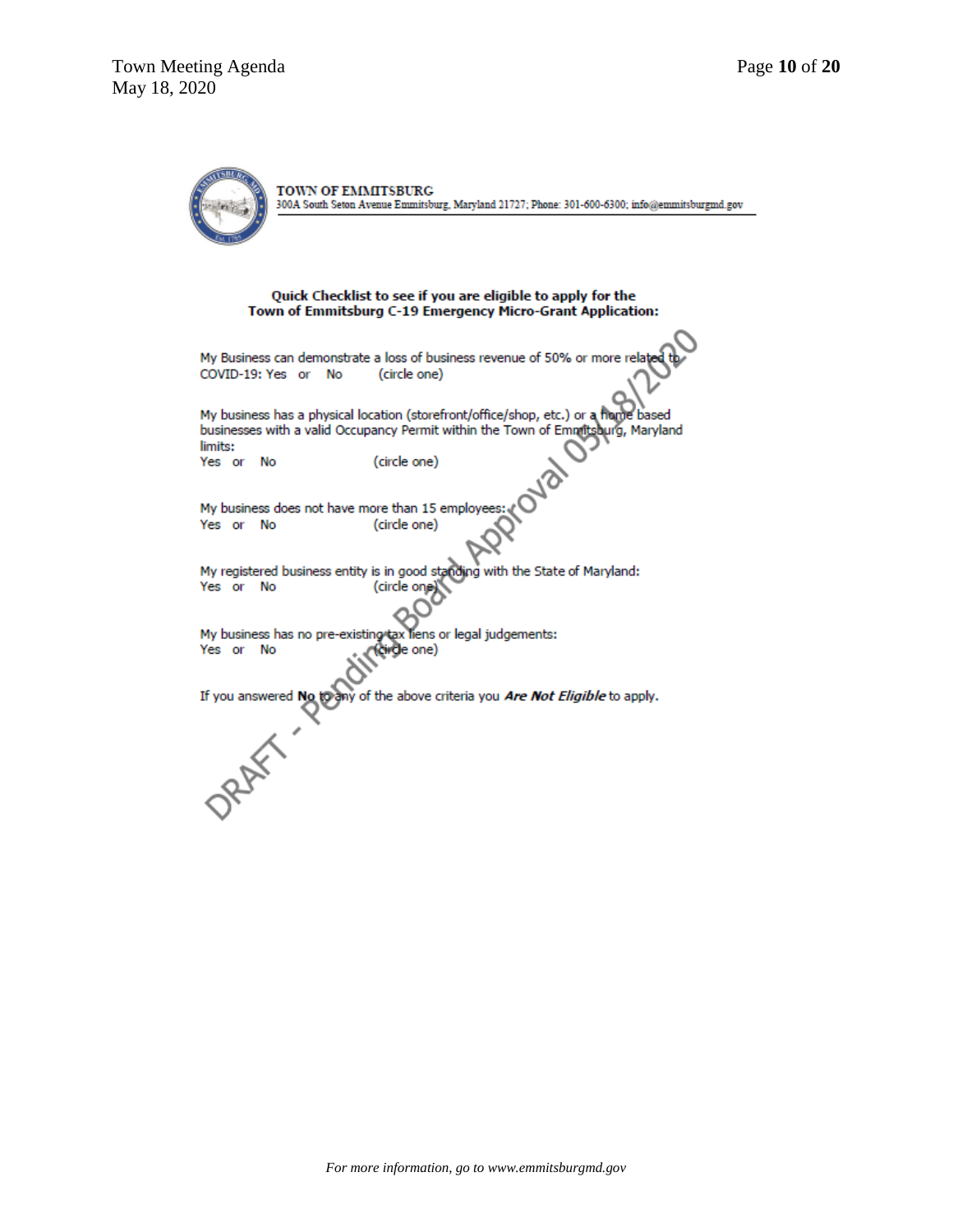**AGENDA ITEM# 3. Approval of Policy 20-05, COVID-19 hazard pay for essential employees, for consideration:** Presentation at meeting by staff.

POLICY SERIES: 2020 Page 1 of 2 POLICY NO: P20 - 05

### **TOWN OF EMMITSBURG COVID-19 HAZARD PAY FOR ESSENTIAL EMPLOYEES**

\*\*\*\*\*\*\*\*\*\*\*\*\*\*\*\*\*\*\*\*\*\*\*\*\*\*\*\*\*\*\*\*\*\*\*\*\*\*\*\*\*\*\*\*\*\*\*\*\*\*\*\*\*\*\*\*\*\*\*\*\*\*\*\*\*\*\*\*\*\*\*\*\*\*\*\*\*\*\*\*\*\*\*\*

The Town of Emmitsburg, as a municipal government, provides essential services to its residents. Due to our responsibility and charter to serve our residents under all circumstances, some Town employees have been asked to continue their normal work during the COVID-19 crisis. The Town believes that these employees must be compensated for their willingness to work in unknown and potentially hazardous situations.

### **SCOPE**

All full- and part-time employees assigned to essential positions, as defined under the existing Severe Weather/Extreme Conditions policy in the employee handbook are eligible for hazard pay (or compensatory time in lieu of hazard pay, or a combination of both options) if they are reporting to work (not remote work) during the specified hazard pay time period. These positions include:

- Town Manager
- Town Clerk
- Public Works supervisors and staff
- Sewer and water supervisors and staff
- Any other Town employees required to report to the office or a location in the Town during the COVID-19 crisis as a result of their work duties and directed to do so by the Town Manager.
- This includes the Town accountant and accounting tech (accounting department)

Hazard duty pay is a supplement to the employee's base pay. Hazard pay may be taken as compensation and/or compensatory time. Neither overtime, holiday pay nor any other type of pay is factored into the base rate to determine the hazard pay calculation. If an employee is on paid or unpaid leave during the hazard pay timeframe, they are not eligible for the hazard pay supplement on days they are off and not working.

Hazard pay will begin on March 19, 2020 and continue until Governor Hogan lifts the stay-athome order. March 19, 2020 was the same date that the Mayor following the Governor's executive order implemented reduce staffing and reduced hours related to COVID-19. Hazard pay taken as compensation is considered taxable income and will be reported on the employee's annual W-2 statement. An employee who does not wish to receive hazard pay must notify the Town Manager in writing.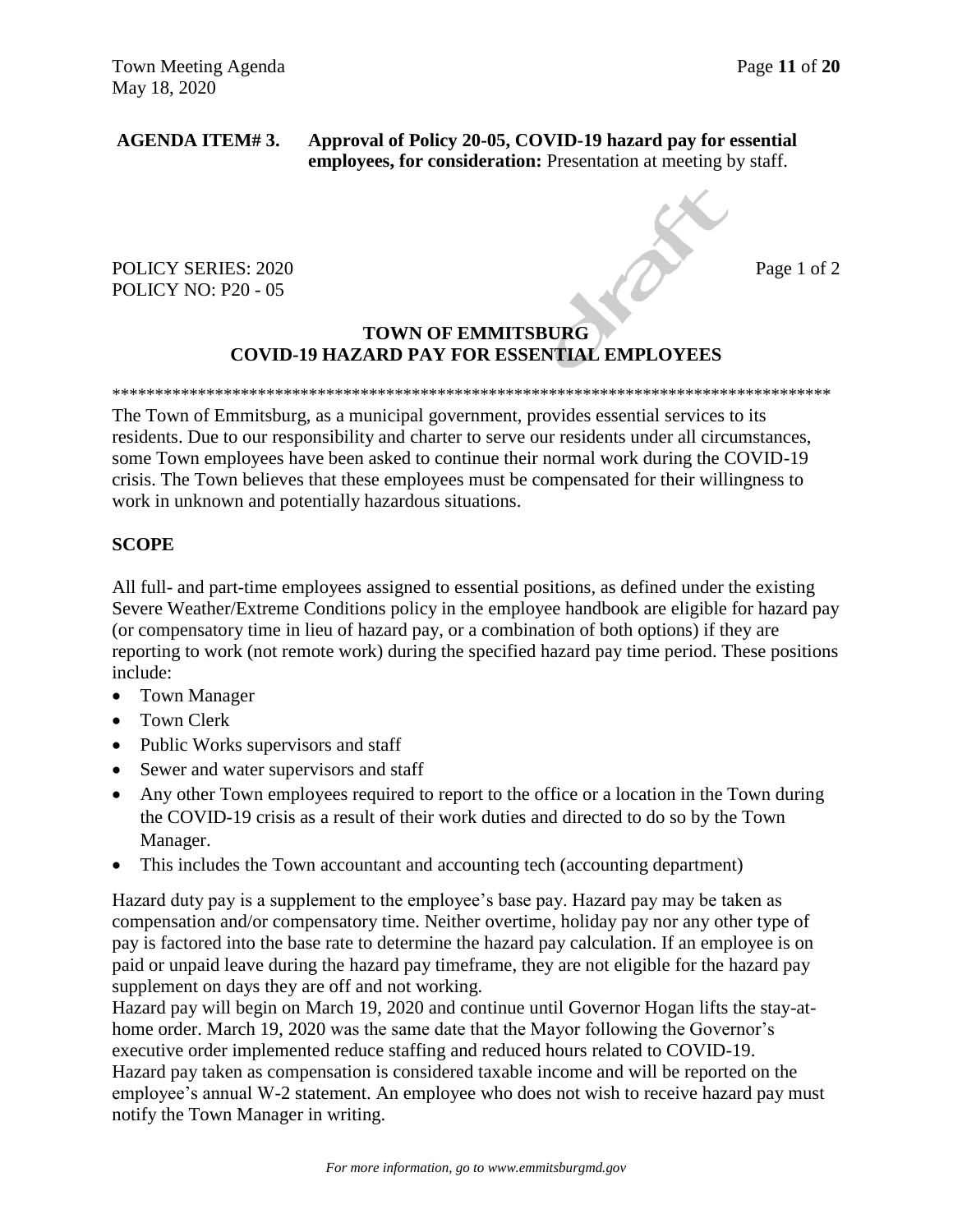**BE IT FURTHER RESOLVED, ENACTED AND ORDAINED** that this policy shall take effect this 18th day of May, 2020.

PASSED this 18th day of May, 2020.

 $\overline{\phantom{a}}$  , and the contribution of the contribution of  $\overline{\phantom{a}}$  , and  $\overline{\phantom{a}}$  , and  $\overline{\phantom{a}}$  , and  $\overline{\phantom{a}}$  , and  $\overline{\phantom{a}}$  , and  $\overline{\phantom{a}}$  , and  $\overline{\phantom{a}}$  , and  $\overline{\phantom{a}}$  , and  $\overline{\phantom{a}}$  , and

 *ATTEST: EMMITSBURG BOARD OF COMMISSIONERS:*

Madeline Shaw, Town Clerk Clifford L. Sweeney, President

\_\_\_\_\_\_ APPROVED \_\_\_\_\_VETOED

this 18th day of May, 2020.

\_\_\_\_\_\_\_\_\_\_\_\_\_\_\_\_\_\_\_\_\_\_\_\_\_\_\_\_ Donald N. Briggs, Mayor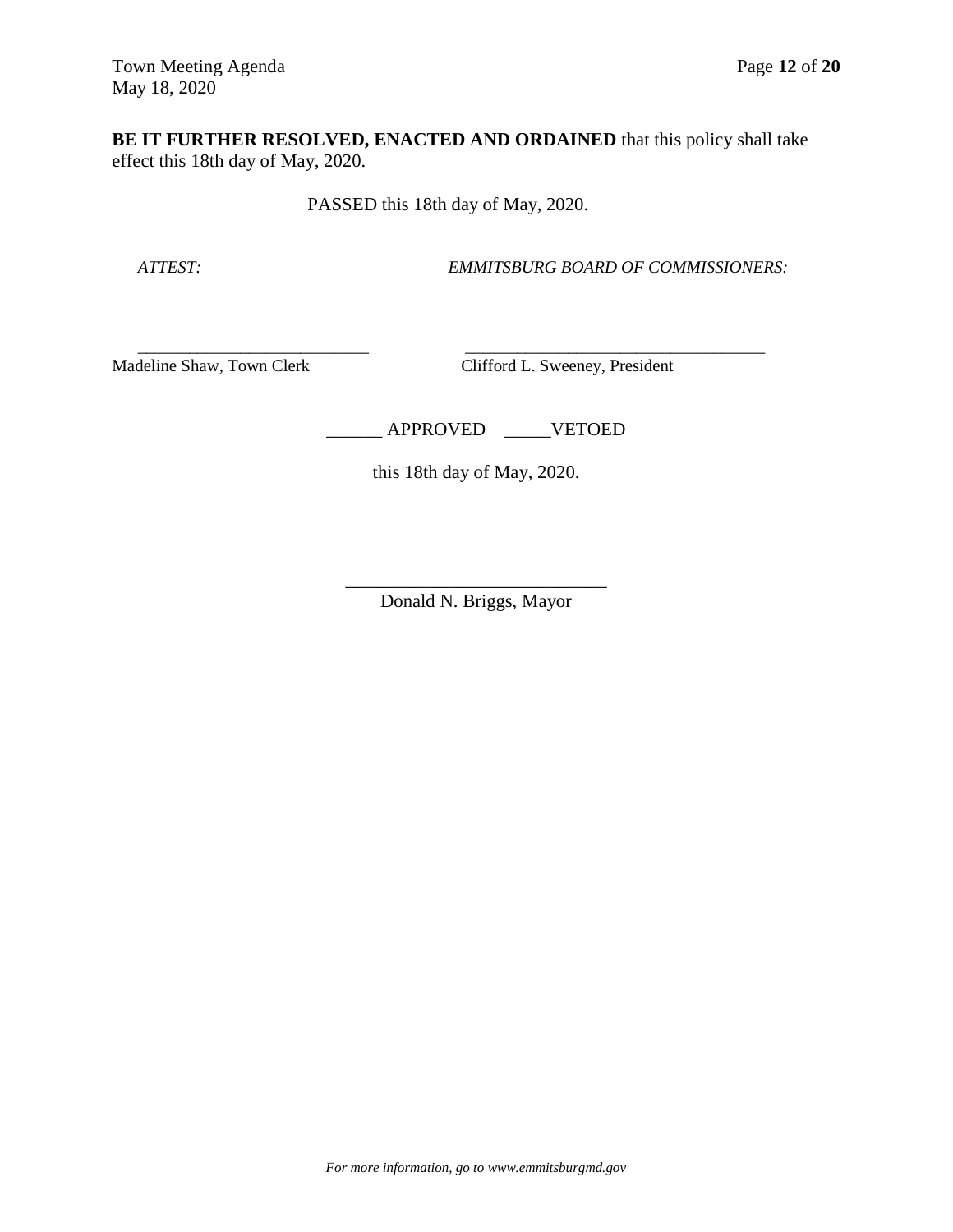**AGENDA ITEM# 4. Presentation and review of the fiscal year 2021 town budget for consideration:** Presentation at meeting by Mayor Briggs and town staff.

### AN ORDINANCE TO ADOPT THE BUDGET FOR THE TOWN OF EMMITSBURG FOR THE FISCAL YEAR JULY 1, 2020 THROUGH JUNE 30, 2021

\*\*\*\*\*\*\*\*\*\*\*\*\*\*\*\*\*\*\*\*\*\*\*\*\*\*\*\*\*\*\*\*\*\*\*\*\*\*\*\*\*\*\*\*\*\*\*\*\*\*\*\*\*\*\*\*\*\*\*\*\*\*\*\*\*\*\*\*\*\*\*\*\*\*\*\*\*\*\*\*\*\*\*\*

**BE IT ENACTED AND ORDAINED** by the Mayor and Board of Commissioners of the Town of Emmitsburg, Maryland, pursuant to the authority granted to them by the laws of Maryland and by Article V in the Charter of the Town of Emmitsburg, that the "Budget" attached hereto and incorporated by reference herein, be and hereby is, adopted by and for the Town of Emmitsburg for the fiscal year 2020-2021.

**BE IT FURTHER ENACTED AND ORDAINED,** that this Ordinance shall take effect on the date on which the Mayor approves the Ordinance after passing by the Board of Commissioners or on the date on which the Board of Commissioners passes the Ordinance over the veto of the Mayor.

|                           |  | <b>PASSED</b> this _______ day of ______________, 2020. |  |                                                                                                                                      |
|---------------------------|--|---------------------------------------------------------|--|--------------------------------------------------------------------------------------------------------------------------------------|
|                           |  |                                                         |  |                                                                                                                                      |
| <b>ATTEST:</b>            |  |                                                         |  | <b>EMMITSBURG BOARD OF COMMISSIONERS:</b>                                                                                            |
| Madeline Shaw, Town Clerk |  |                                                         |  | Clifford Sweeney, President                                                                                                          |
|                           |  | <b>MAYOR</b>                                            |  |                                                                                                                                      |
|                           |  | APPROVED VETOED                                         |  |                                                                                                                                      |
|                           |  | this $\_\_\_\_\_\_\$ day of $\_\_\_\_\_\_\$ , 2020.     |  |                                                                                                                                      |
|                           |  | Donald N. Briggs, Mayor                                 |  | I hereby certify that the foregoing<br>Ordinance has been posted as<br>required by Chapter 2.04 of the<br>Emmitsburg Municipal Code. |
|                           |  |                                                         |  | Madeline Shaw, Town Clerk<br>Date:                                                                                                   |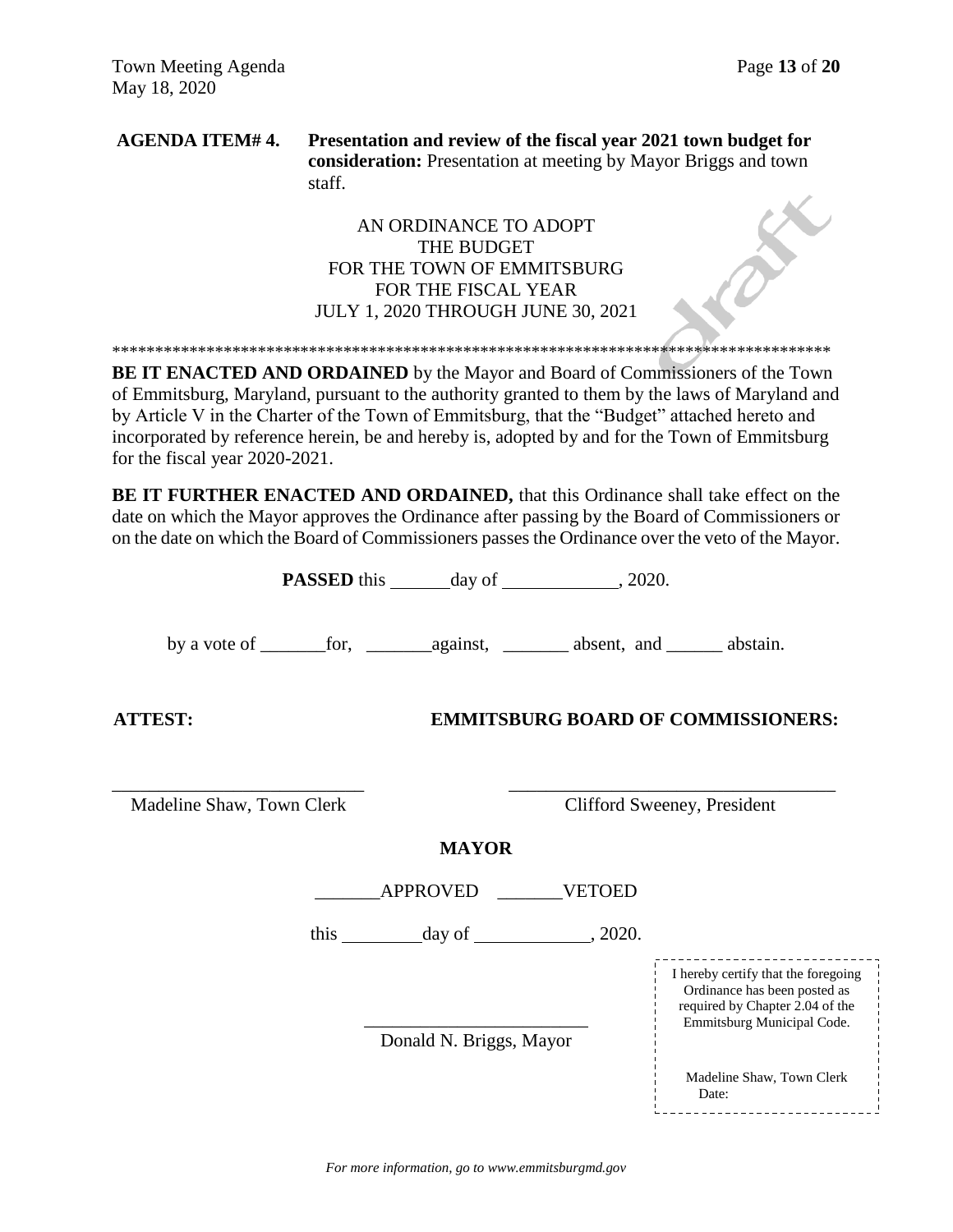### **AGENDA ITEM# 5. Presentation and review of Ordinance 20-07, FY2021 Employee Salary Chart, for consideration:** Presentation at meeting by Mayor Briggs.

ORDINANCE SERIES: 2020 **Page 1 of 6** ORDINANCE NO. 20 - 07

### AN ORDINANCE TO AMEND TITLE 2 OF THE CODE OF EMMITSBURG ENTITLED ADMINISTRATION AND PERSONNEL

\*\*\*\*\*\*\*\*\*\*\*\*\*\*\*\*\*\*\*\*\*\*\*\*\*\*\*\*\*\*\*\*\*\*\*\*\*\*\*\*\*\*\*\*\*\*\*\*\*\*\*\*\*\*\*\*\*\*\*\*\*\*\*\*\*\*\*\*\*\*\*\*\*\*\*\*\*\*\*\*\*\*\*\*

BE IT RESOLVED, ENACTED AND ORDAINED BY THE Mayor and Board of Commissioners of the Town of Emmitsburg, Maryland that Chapters 2.50.030 of the Emmitsburg Municipal Code be amended as follows:

The amended section of this regulation reads as follows with new wording indicated in **BOLD CAPITAL** letters and deleted words in [strikeout]

### CHAPTER 2.50.30 SALARY STRUCTURE

Town Of Emmitsburg Salary Structure—Fiscal Year 2020 **2021** for July 1, 2019 **2020** with **2**% COLA factor approved

*See following pages*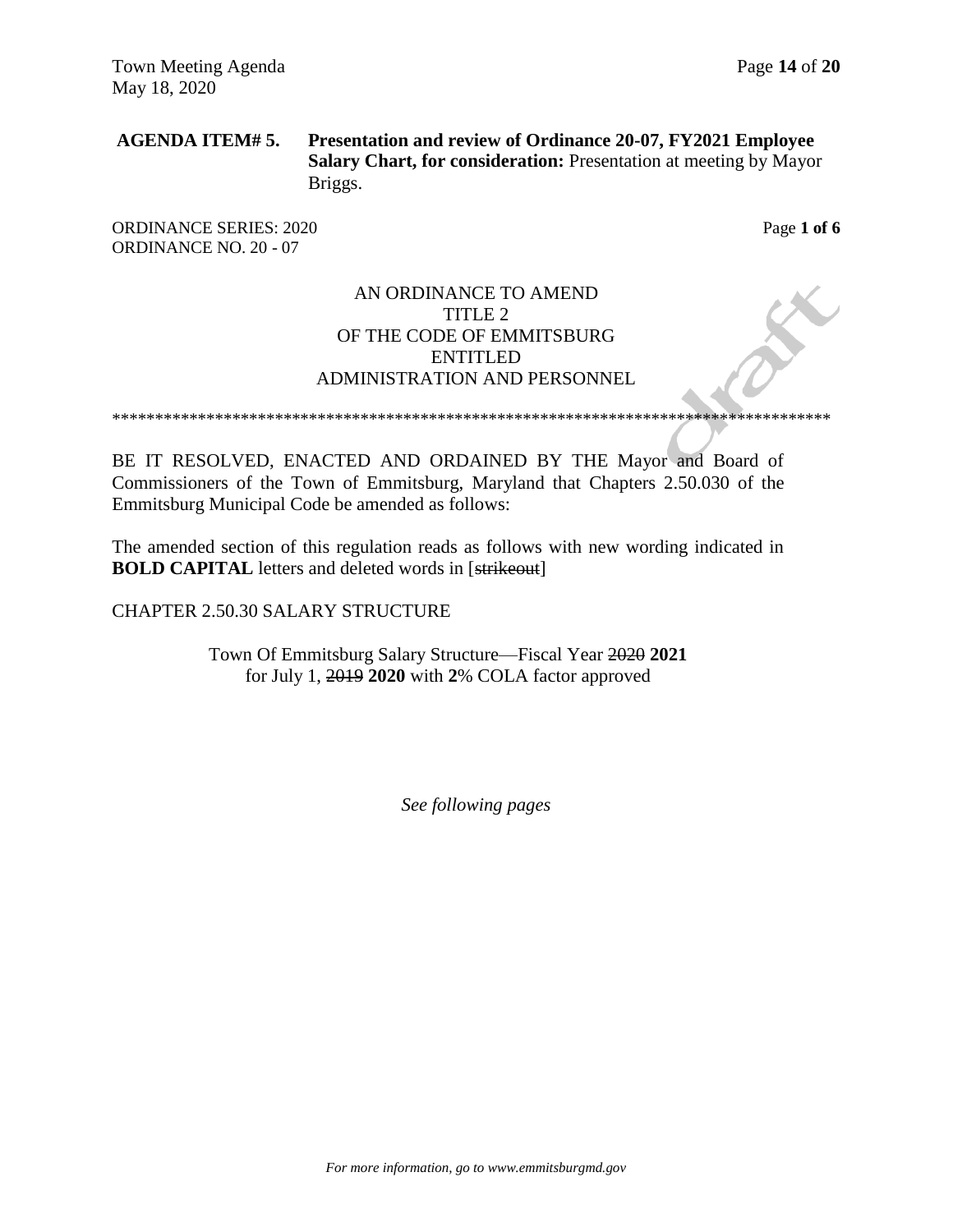### SALARY CHART (Part 1 of 4)

| <b>Position</b>                        | Grade                   |                        |             | 3.50%       | 3.00%       |
|----------------------------------------|-------------------------|------------------------|-------------|-------------|-------------|
|                                        |                         |                        | <b>Base</b> | Step 1      | Step 2      |
|                                        |                         | <b>Annual Salary</b>   | \$26,024.78 | \$26,935.65 | \$27,743.72 |
|                                        | 1                       | <b>Biweekly Salary</b> | \$1,000.95  | \$1,035.99  | \$1,067.07  |
|                                        |                         | Hourly Rate            | \$12.51     | \$12.95     | \$13.34     |
|                                        |                         | <b>Annual Salary</b>   | \$27,463.66 | \$28,424.89 | \$29,277.64 |
|                                        | $\overline{2}$          | <b>Biweekly Salary</b> | \$1,056.29  | \$1,093.27  | \$1,126.06  |
|                                        |                         | <b>Hourly Rate</b>     | \$13.20     | \$13.67     | \$14.08     |
|                                        |                         | <b>Annual Salary</b>   | \$28,699.23 | \$29,703.70 | \$30,594.81 |
|                                        | 3                       | <b>Biweekly Salary</b> | \$1,103.82  | \$1,142.45  | \$1,176.72  |
|                                        |                         | Hourly Rate            | \$13.80     | \$14.28     | \$14.71     |
| <b>Public Works Employee &amp;</b>     |                         | <b>Annual Salary</b>   | \$31,279.79 | \$32,374.58 | \$33,345.82 |
| <b>Water &amp; Sewer Operator</b>      | $\overline{\mathbf{4}}$ | <b>Biweekly Salary</b> | \$1,203.07  | \$1,245.18  | \$1,282.53  |
|                                        |                         | <b>Hourly Rate</b>     | \$15.04     | \$15.56     | \$16.03     |
|                                        |                         | <b>Annual Salary</b>   | \$35,338.34 | \$36,575.18 | \$37,672.44 |
| <b>Office Manager</b>                  | 5                       | <b>Biweekly Salary</b> | \$1,359.17  | \$1,406.74  | \$1,448.94  |
|                                        |                         | Hourly Rate            | \$16.99     | \$17.58     | \$18.11     |
| <b>Accounting Technician,</b>          |                         | <b>Annual Salary</b>   | \$40,507.34 | \$41,925.10 | \$43,182.85 |
| <b>Building Maintenance, &amp;</b>     | $6\phantom{a}$          | <b>Biweekly Salary</b> | \$1,557.97  | \$1,612.50  | \$1,660.88  |
| <b>Parking &amp; Code Enforcement</b>  |                         | <b>Hourly Rate</b>     |             |             |             |
| <b>Officer</b>                         |                         |                        | \$19.47     | \$20.16     | \$20.76     |
|                                        |                         | <b>Annual Salary</b>   | \$41,445.73 | \$42,896.33 | \$44,183.22 |
|                                        | $\overline{7}$          | <b>Biweekly Salary</b> | \$1,594.07  | \$1,649.86  | \$1,699.35  |
|                                        |                         | <b>Hourly Rate</b>     | \$19.93     | \$20.62     | \$21.24     |
|                                        |                         | <b>Annual Salary</b>   | \$44,573.72 | \$46,133.80 | \$47,517.82 |
| <b>Town Clerk</b>                      | 8                       | <b>Biweekly Salary</b> | \$1,714.37  | \$1,774.38  | \$1,827.61  |
|                                        |                         | <b>Hourly Rate</b>     | \$21.43     | \$22.18     | \$22.85     |
|                                        |                         | <b>Annual Salary</b>   | \$47,701.71 | \$49,371.27 | \$50,852.41 |
| <b>Lead Water &amp; Sewer Operator</b> | 9                       | <b>Biweekly Salary</b> | \$1,834.68  | \$1,898.89  | \$1,955.86  |
|                                        |                         | Hourly Rate            | \$22.93     | \$23.74     | \$24.45     |
|                                        |                         | <b>Annual Salary</b>   | \$50,584.57 | \$52,355.03 | \$53,925.69 |
|                                        | 10                      | <b>Biweekly Salary</b> | \$1,945.56  | \$2,013.66  | \$2,074.06  |
|                                        |                         | <b>Hourly Rate</b>     | \$24.32     | \$25.17     | \$25.93     |
| <b>Director of Public Works,</b>       |                         | <b>Annual Salary</b>   | \$55,592.42 | \$57,538.15 | \$59,264.30 |
| <b>Town Accountant, Town</b>           | 11                      | <b>Biweekly Salary</b> | \$2,138.17  | \$2,213.01  | \$2,279.40  |
| Planner, Water & Sewer                 |                         | <b>Hourly Rate</b>     |             |             |             |
| Superintendent                         |                         |                        | \$26.73     | \$27.66     | \$28.49     |
|                                        |                         | <b>Annual Salary</b>   | \$86,418.93 | \$89,443.59 | \$92,126.90 |
| <b>Town Manager</b>                    | 12                      | <b>Biweekly Salary</b> | \$3,323.80  | \$3,440.14  | \$3,543.34  |
|                                        |                         | <b>Hourly Rate</b>     | \$41.55     | \$43.00     | \$44.29     |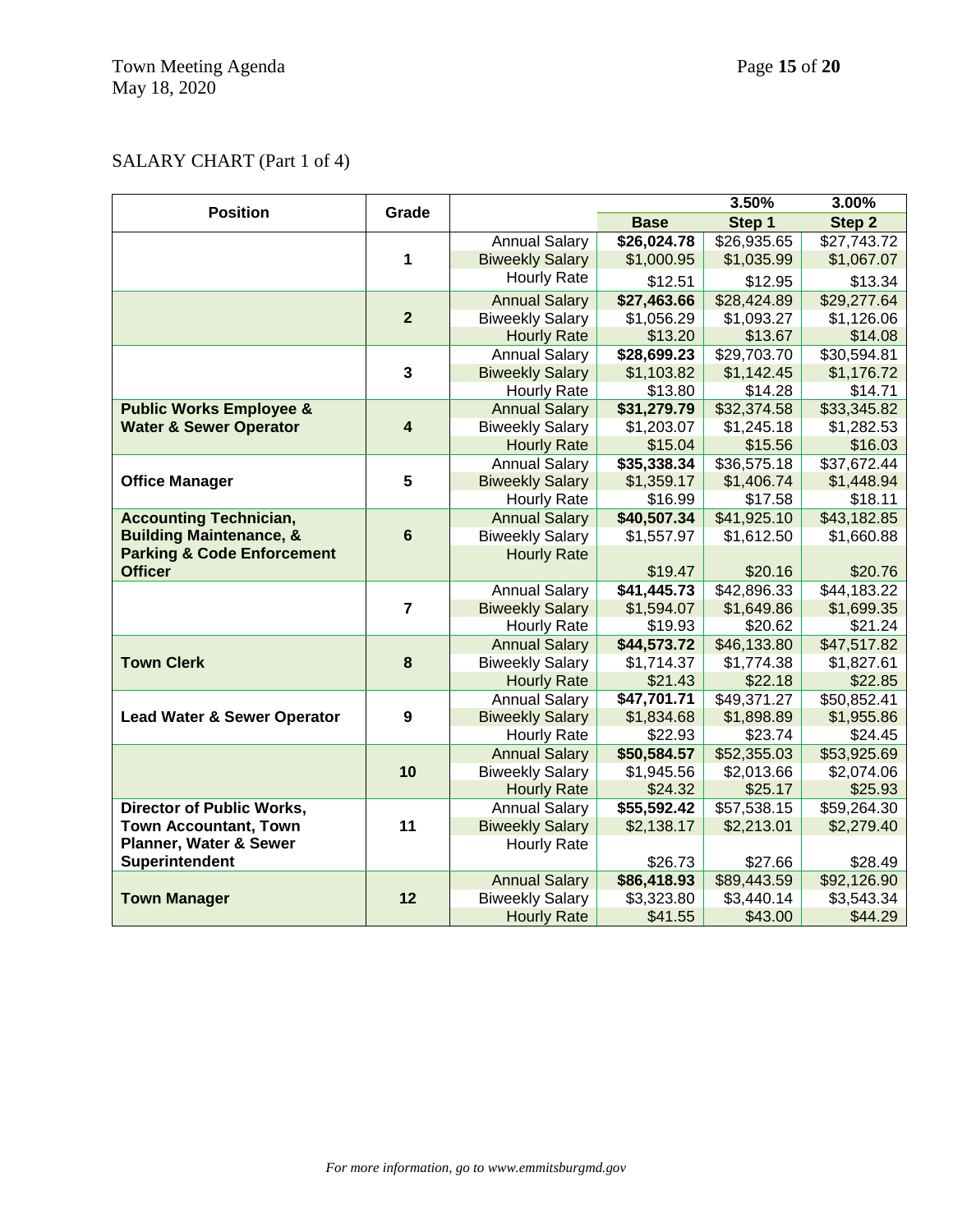## SALARY CHART CONTINUED (Part 2 of 4)

| Step 3<br>Step 5<br>Step 4<br><b>Annual Salary</b><br>\$28,576.03<br>\$29,147.55<br>\$29,730.50<br>1<br>\$1,099.08<br>\$1,121.06<br><b>Biweekly Salary</b><br>\$1,143.48<br>Hourly Rate<br>\$13.74<br>\$14.01<br>\$14.29<br>\$30,155.97<br>\$30,759.09<br>\$31,374.27<br><b>Annual Salary</b><br>$\overline{2}$<br>\$1,159.84<br>\$1,183.04<br>\$1,206.70<br><b>Biweekly Salary</b><br>\$14.50<br>\$14.79<br>\$15.08<br><b>Hourly Rate</b><br><b>Annual Salary</b><br>\$31,512.66<br>\$32,142.91<br>\$32,785.77<br>$\mathbf{3}$<br>\$1,236.27<br>\$1,260.99<br><b>Biweekly Salary</b><br>\$1,212.03<br><b>Hourly Rate</b><br>\$15.15<br>\$15.45<br>\$15.76<br>\$34,346.19<br>\$35,033.12<br>\$35,733.78<br><b>Public Works Employee &amp;</b><br><b>Annual Salary</b><br>$\overline{\mathbf{4}}$<br><b>Water &amp; Sewer Operator</b><br>\$1,321.01<br>\$1,347.43<br>\$1,374.38<br><b>Biweekly Salary</b><br>\$16.51<br>\$16.84<br>\$17.18<br><b>Hourly Rate</b><br><b>Annual Salary</b><br>\$38,802.61<br>\$39,578.66<br>\$40,370.23<br>5<br><b>Office Manager</b><br><b>Biweekly Salary</b><br>\$1,492.41<br>\$1,522.26<br>\$1,552.70<br>\$18.66<br>\$19.41<br><b>Hourly Rate</b><br>\$19.03<br>\$44,478.34<br>\$45,367.90<br>\$46,275.26<br><b>Accounting Technician,</b><br><b>Annual Salary</b><br>$6\phantom{a}$<br><b>Building Maintenance, &amp;</b><br><b>Biweekly Salary</b><br>\$1,710.71<br>\$1,744.92<br>\$1,779.82<br><b>Parking &amp; Code Enforcement</b><br><b>Hourly Rate</b><br><b>Officer</b><br>\$22.25<br>\$21.38<br>\$21.81<br><b>Annual Salary</b><br>\$45,508.72<br>\$46,418.89<br>\$47,347.27<br>$\overline{7}$<br>\$1,750.34<br>\$1,785.34<br>\$1,821.05<br><b>Biweekly Salary</b><br>\$21.88<br>\$22.32<br>\$22.76<br><b>Hourly Rate</b><br>\$48,943.35<br>\$49,922.22<br>\$50,920.67<br><b>Annual Salary</b><br>8<br><b>Town Clerk</b><br>\$1,882.44<br>\$1,920.09<br>\$1,958.49<br><b>Biweekly Salary</b><br>\$23.53<br>\$24.00<br>\$24.48<br><b>Hourly Rate</b><br>\$52,377.98<br>\$53,425.54<br><b>Annual Salary</b><br>\$54,494.05<br>9<br><b>Biweekly Salary</b><br>\$2,014.54<br>\$2,054.83<br>\$2,095.92<br><b>Lead Water &amp; Sewer Operator</b><br>\$25.18<br>\$25.69<br>\$26.20<br><b>Hourly Rate</b><br>\$56,654.33<br><b>Annual Salary</b><br>\$55,543.46<br>\$57,787.41 | <b>Position</b> | Grade | 3.00% | 2.00% | 2.00% |
|--------------------------------------------------------------------------------------------------------------------------------------------------------------------------------------------------------------------------------------------------------------------------------------------------------------------------------------------------------------------------------------------------------------------------------------------------------------------------------------------------------------------------------------------------------------------------------------------------------------------------------------------------------------------------------------------------------------------------------------------------------------------------------------------------------------------------------------------------------------------------------------------------------------------------------------------------------------------------------------------------------------------------------------------------------------------------------------------------------------------------------------------------------------------------------------------------------------------------------------------------------------------------------------------------------------------------------------------------------------------------------------------------------------------------------------------------------------------------------------------------------------------------------------------------------------------------------------------------------------------------------------------------------------------------------------------------------------------------------------------------------------------------------------------------------------------------------------------------------------------------------------------------------------------------------------------------------------------------------------------------------------------------------------------------------------------------------------------------------------------------------------------------------------------------------------------------------------------------------------------------------------------------------------------------------------------|-----------------|-------|-------|-------|-------|
|                                                                                                                                                                                                                                                                                                                                                                                                                                                                                                                                                                                                                                                                                                                                                                                                                                                                                                                                                                                                                                                                                                                                                                                                                                                                                                                                                                                                                                                                                                                                                                                                                                                                                                                                                                                                                                                                                                                                                                                                                                                                                                                                                                                                                                                                                                                    |                 |       |       |       |       |
|                                                                                                                                                                                                                                                                                                                                                                                                                                                                                                                                                                                                                                                                                                                                                                                                                                                                                                                                                                                                                                                                                                                                                                                                                                                                                                                                                                                                                                                                                                                                                                                                                                                                                                                                                                                                                                                                                                                                                                                                                                                                                                                                                                                                                                                                                                                    |                 |       |       |       |       |
|                                                                                                                                                                                                                                                                                                                                                                                                                                                                                                                                                                                                                                                                                                                                                                                                                                                                                                                                                                                                                                                                                                                                                                                                                                                                                                                                                                                                                                                                                                                                                                                                                                                                                                                                                                                                                                                                                                                                                                                                                                                                                                                                                                                                                                                                                                                    |                 |       |       |       |       |
|                                                                                                                                                                                                                                                                                                                                                                                                                                                                                                                                                                                                                                                                                                                                                                                                                                                                                                                                                                                                                                                                                                                                                                                                                                                                                                                                                                                                                                                                                                                                                                                                                                                                                                                                                                                                                                                                                                                                                                                                                                                                                                                                                                                                                                                                                                                    |                 |       |       |       |       |
|                                                                                                                                                                                                                                                                                                                                                                                                                                                                                                                                                                                                                                                                                                                                                                                                                                                                                                                                                                                                                                                                                                                                                                                                                                                                                                                                                                                                                                                                                                                                                                                                                                                                                                                                                                                                                                                                                                                                                                                                                                                                                                                                                                                                                                                                                                                    |                 |       |       |       |       |
|                                                                                                                                                                                                                                                                                                                                                                                                                                                                                                                                                                                                                                                                                                                                                                                                                                                                                                                                                                                                                                                                                                                                                                                                                                                                                                                                                                                                                                                                                                                                                                                                                                                                                                                                                                                                                                                                                                                                                                                                                                                                                                                                                                                                                                                                                                                    |                 |       |       |       |       |
|                                                                                                                                                                                                                                                                                                                                                                                                                                                                                                                                                                                                                                                                                                                                                                                                                                                                                                                                                                                                                                                                                                                                                                                                                                                                                                                                                                                                                                                                                                                                                                                                                                                                                                                                                                                                                                                                                                                                                                                                                                                                                                                                                                                                                                                                                                                    |                 |       |       |       |       |
|                                                                                                                                                                                                                                                                                                                                                                                                                                                                                                                                                                                                                                                                                                                                                                                                                                                                                                                                                                                                                                                                                                                                                                                                                                                                                                                                                                                                                                                                                                                                                                                                                                                                                                                                                                                                                                                                                                                                                                                                                                                                                                                                                                                                                                                                                                                    |                 |       |       |       |       |
|                                                                                                                                                                                                                                                                                                                                                                                                                                                                                                                                                                                                                                                                                                                                                                                                                                                                                                                                                                                                                                                                                                                                                                                                                                                                                                                                                                                                                                                                                                                                                                                                                                                                                                                                                                                                                                                                                                                                                                                                                                                                                                                                                                                                                                                                                                                    |                 |       |       |       |       |
|                                                                                                                                                                                                                                                                                                                                                                                                                                                                                                                                                                                                                                                                                                                                                                                                                                                                                                                                                                                                                                                                                                                                                                                                                                                                                                                                                                                                                                                                                                                                                                                                                                                                                                                                                                                                                                                                                                                                                                                                                                                                                                                                                                                                                                                                                                                    |                 |       |       |       |       |
|                                                                                                                                                                                                                                                                                                                                                                                                                                                                                                                                                                                                                                                                                                                                                                                                                                                                                                                                                                                                                                                                                                                                                                                                                                                                                                                                                                                                                                                                                                                                                                                                                                                                                                                                                                                                                                                                                                                                                                                                                                                                                                                                                                                                                                                                                                                    |                 |       |       |       |       |
|                                                                                                                                                                                                                                                                                                                                                                                                                                                                                                                                                                                                                                                                                                                                                                                                                                                                                                                                                                                                                                                                                                                                                                                                                                                                                                                                                                                                                                                                                                                                                                                                                                                                                                                                                                                                                                                                                                                                                                                                                                                                                                                                                                                                                                                                                                                    |                 |       |       |       |       |
|                                                                                                                                                                                                                                                                                                                                                                                                                                                                                                                                                                                                                                                                                                                                                                                                                                                                                                                                                                                                                                                                                                                                                                                                                                                                                                                                                                                                                                                                                                                                                                                                                                                                                                                                                                                                                                                                                                                                                                                                                                                                                                                                                                                                                                                                                                                    |                 |       |       |       |       |
|                                                                                                                                                                                                                                                                                                                                                                                                                                                                                                                                                                                                                                                                                                                                                                                                                                                                                                                                                                                                                                                                                                                                                                                                                                                                                                                                                                                                                                                                                                                                                                                                                                                                                                                                                                                                                                                                                                                                                                                                                                                                                                                                                                                                                                                                                                                    |                 |       |       |       |       |
|                                                                                                                                                                                                                                                                                                                                                                                                                                                                                                                                                                                                                                                                                                                                                                                                                                                                                                                                                                                                                                                                                                                                                                                                                                                                                                                                                                                                                                                                                                                                                                                                                                                                                                                                                                                                                                                                                                                                                                                                                                                                                                                                                                                                                                                                                                                    |                 |       |       |       |       |
|                                                                                                                                                                                                                                                                                                                                                                                                                                                                                                                                                                                                                                                                                                                                                                                                                                                                                                                                                                                                                                                                                                                                                                                                                                                                                                                                                                                                                                                                                                                                                                                                                                                                                                                                                                                                                                                                                                                                                                                                                                                                                                                                                                                                                                                                                                                    |                 |       |       |       |       |
|                                                                                                                                                                                                                                                                                                                                                                                                                                                                                                                                                                                                                                                                                                                                                                                                                                                                                                                                                                                                                                                                                                                                                                                                                                                                                                                                                                                                                                                                                                                                                                                                                                                                                                                                                                                                                                                                                                                                                                                                                                                                                                                                                                                                                                                                                                                    |                 |       |       |       |       |
|                                                                                                                                                                                                                                                                                                                                                                                                                                                                                                                                                                                                                                                                                                                                                                                                                                                                                                                                                                                                                                                                                                                                                                                                                                                                                                                                                                                                                                                                                                                                                                                                                                                                                                                                                                                                                                                                                                                                                                                                                                                                                                                                                                                                                                                                                                                    |                 |       |       |       |       |
|                                                                                                                                                                                                                                                                                                                                                                                                                                                                                                                                                                                                                                                                                                                                                                                                                                                                                                                                                                                                                                                                                                                                                                                                                                                                                                                                                                                                                                                                                                                                                                                                                                                                                                                                                                                                                                                                                                                                                                                                                                                                                                                                                                                                                                                                                                                    |                 |       |       |       |       |
|                                                                                                                                                                                                                                                                                                                                                                                                                                                                                                                                                                                                                                                                                                                                                                                                                                                                                                                                                                                                                                                                                                                                                                                                                                                                                                                                                                                                                                                                                                                                                                                                                                                                                                                                                                                                                                                                                                                                                                                                                                                                                                                                                                                                                                                                                                                    |                 |       |       |       |       |
|                                                                                                                                                                                                                                                                                                                                                                                                                                                                                                                                                                                                                                                                                                                                                                                                                                                                                                                                                                                                                                                                                                                                                                                                                                                                                                                                                                                                                                                                                                                                                                                                                                                                                                                                                                                                                                                                                                                                                                                                                                                                                                                                                                                                                                                                                                                    |                 |       |       |       |       |
|                                                                                                                                                                                                                                                                                                                                                                                                                                                                                                                                                                                                                                                                                                                                                                                                                                                                                                                                                                                                                                                                                                                                                                                                                                                                                                                                                                                                                                                                                                                                                                                                                                                                                                                                                                                                                                                                                                                                                                                                                                                                                                                                                                                                                                                                                                                    |                 |       |       |       |       |
|                                                                                                                                                                                                                                                                                                                                                                                                                                                                                                                                                                                                                                                                                                                                                                                                                                                                                                                                                                                                                                                                                                                                                                                                                                                                                                                                                                                                                                                                                                                                                                                                                                                                                                                                                                                                                                                                                                                                                                                                                                                                                                                                                                                                                                                                                                                    |                 |       |       |       |       |
|                                                                                                                                                                                                                                                                                                                                                                                                                                                                                                                                                                                                                                                                                                                                                                                                                                                                                                                                                                                                                                                                                                                                                                                                                                                                                                                                                                                                                                                                                                                                                                                                                                                                                                                                                                                                                                                                                                                                                                                                                                                                                                                                                                                                                                                                                                                    |                 |       |       |       |       |
|                                                                                                                                                                                                                                                                                                                                                                                                                                                                                                                                                                                                                                                                                                                                                                                                                                                                                                                                                                                                                                                                                                                                                                                                                                                                                                                                                                                                                                                                                                                                                                                                                                                                                                                                                                                                                                                                                                                                                                                                                                                                                                                                                                                                                                                                                                                    |                 |       |       |       |       |
|                                                                                                                                                                                                                                                                                                                                                                                                                                                                                                                                                                                                                                                                                                                                                                                                                                                                                                                                                                                                                                                                                                                                                                                                                                                                                                                                                                                                                                                                                                                                                                                                                                                                                                                                                                                                                                                                                                                                                                                                                                                                                                                                                                                                                                                                                                                    |                 |       |       |       |       |
|                                                                                                                                                                                                                                                                                                                                                                                                                                                                                                                                                                                                                                                                                                                                                                                                                                                                                                                                                                                                                                                                                                                                                                                                                                                                                                                                                                                                                                                                                                                                                                                                                                                                                                                                                                                                                                                                                                                                                                                                                                                                                                                                                                                                                                                                                                                    |                 |       |       |       |       |
|                                                                                                                                                                                                                                                                                                                                                                                                                                                                                                                                                                                                                                                                                                                                                                                                                                                                                                                                                                                                                                                                                                                                                                                                                                                                                                                                                                                                                                                                                                                                                                                                                                                                                                                                                                                                                                                                                                                                                                                                                                                                                                                                                                                                                                                                                                                    |                 |       |       |       |       |
|                                                                                                                                                                                                                                                                                                                                                                                                                                                                                                                                                                                                                                                                                                                                                                                                                                                                                                                                                                                                                                                                                                                                                                                                                                                                                                                                                                                                                                                                                                                                                                                                                                                                                                                                                                                                                                                                                                                                                                                                                                                                                                                                                                                                                                                                                                                    |                 |       |       |       |       |
| 10                                                                                                                                                                                                                                                                                                                                                                                                                                                                                                                                                                                                                                                                                                                                                                                                                                                                                                                                                                                                                                                                                                                                                                                                                                                                                                                                                                                                                                                                                                                                                                                                                                                                                                                                                                                                                                                                                                                                                                                                                                                                                                                                                                                                                                                                                                                 |                 |       |       |       |       |
| <b>Biweekly Salary</b><br>\$2,136.29<br>\$2,179.01<br>\$2,222.59<br>\$26.70<br>\$27.24<br>\$27.78<br><b>Hourly Rate</b>                                                                                                                                                                                                                                                                                                                                                                                                                                                                                                                                                                                                                                                                                                                                                                                                                                                                                                                                                                                                                                                                                                                                                                                                                                                                                                                                                                                                                                                                                                                                                                                                                                                                                                                                                                                                                                                                                                                                                                                                                                                                                                                                                                                            |                 |       |       |       |       |
| \$62,263.07<br><b>Director of Public Works,</b><br><b>Annual Salary</b><br>\$61,042.23<br>\$63,508.33                                                                                                                                                                                                                                                                                                                                                                                                                                                                                                                                                                                                                                                                                                                                                                                                                                                                                                                                                                                                                                                                                                                                                                                                                                                                                                                                                                                                                                                                                                                                                                                                                                                                                                                                                                                                                                                                                                                                                                                                                                                                                                                                                                                                              |                 |       |       |       |       |
| <b>Town Accountant, Town</b><br>11<br><b>Biweekly Salary</b><br>\$2,347.78<br>\$2,394.73<br>\$2,442.63                                                                                                                                                                                                                                                                                                                                                                                                                                                                                                                                                                                                                                                                                                                                                                                                                                                                                                                                                                                                                                                                                                                                                                                                                                                                                                                                                                                                                                                                                                                                                                                                                                                                                                                                                                                                                                                                                                                                                                                                                                                                                                                                                                                                             |                 |       |       |       |       |
| Planner, Water & Sewer<br><b>Hourly Rate</b>                                                                                                                                                                                                                                                                                                                                                                                                                                                                                                                                                                                                                                                                                                                                                                                                                                                                                                                                                                                                                                                                                                                                                                                                                                                                                                                                                                                                                                                                                                                                                                                                                                                                                                                                                                                                                                                                                                                                                                                                                                                                                                                                                                                                                                                                       |                 |       |       |       |       |
| Superintendent<br>\$29.35<br>\$29.93<br>\$30.53                                                                                                                                                                                                                                                                                                                                                                                                                                                                                                                                                                                                                                                                                                                                                                                                                                                                                                                                                                                                                                                                                                                                                                                                                                                                                                                                                                                                                                                                                                                                                                                                                                                                                                                                                                                                                                                                                                                                                                                                                                                                                                                                                                                                                                                                    |                 |       |       |       |       |
| <b>Annual Salary</b><br>\$94,890.71<br>\$96,788.52<br>\$98,724.29                                                                                                                                                                                                                                                                                                                                                                                                                                                                                                                                                                                                                                                                                                                                                                                                                                                                                                                                                                                                                                                                                                                                                                                                                                                                                                                                                                                                                                                                                                                                                                                                                                                                                                                                                                                                                                                                                                                                                                                                                                                                                                                                                                                                                                                  |                 |       |       |       |       |
| 12<br><b>Biweekly Salary</b><br>\$3,649.64<br>\$3,722.64<br>\$3,797.09<br><b>Town Manager</b>                                                                                                                                                                                                                                                                                                                                                                                                                                                                                                                                                                                                                                                                                                                                                                                                                                                                                                                                                                                                                                                                                                                                                                                                                                                                                                                                                                                                                                                                                                                                                                                                                                                                                                                                                                                                                                                                                                                                                                                                                                                                                                                                                                                                                      |                 |       |       |       |       |
| \$45.62<br>\$46.53<br><b>Hourly Rate</b><br>\$47.46                                                                                                                                                                                                                                                                                                                                                                                                                                                                                                                                                                                                                                                                                                                                                                                                                                                                                                                                                                                                                                                                                                                                                                                                                                                                                                                                                                                                                                                                                                                                                                                                                                                                                                                                                                                                                                                                                                                                                                                                                                                                                                                                                                                                                                                                |                 |       |       |       |       |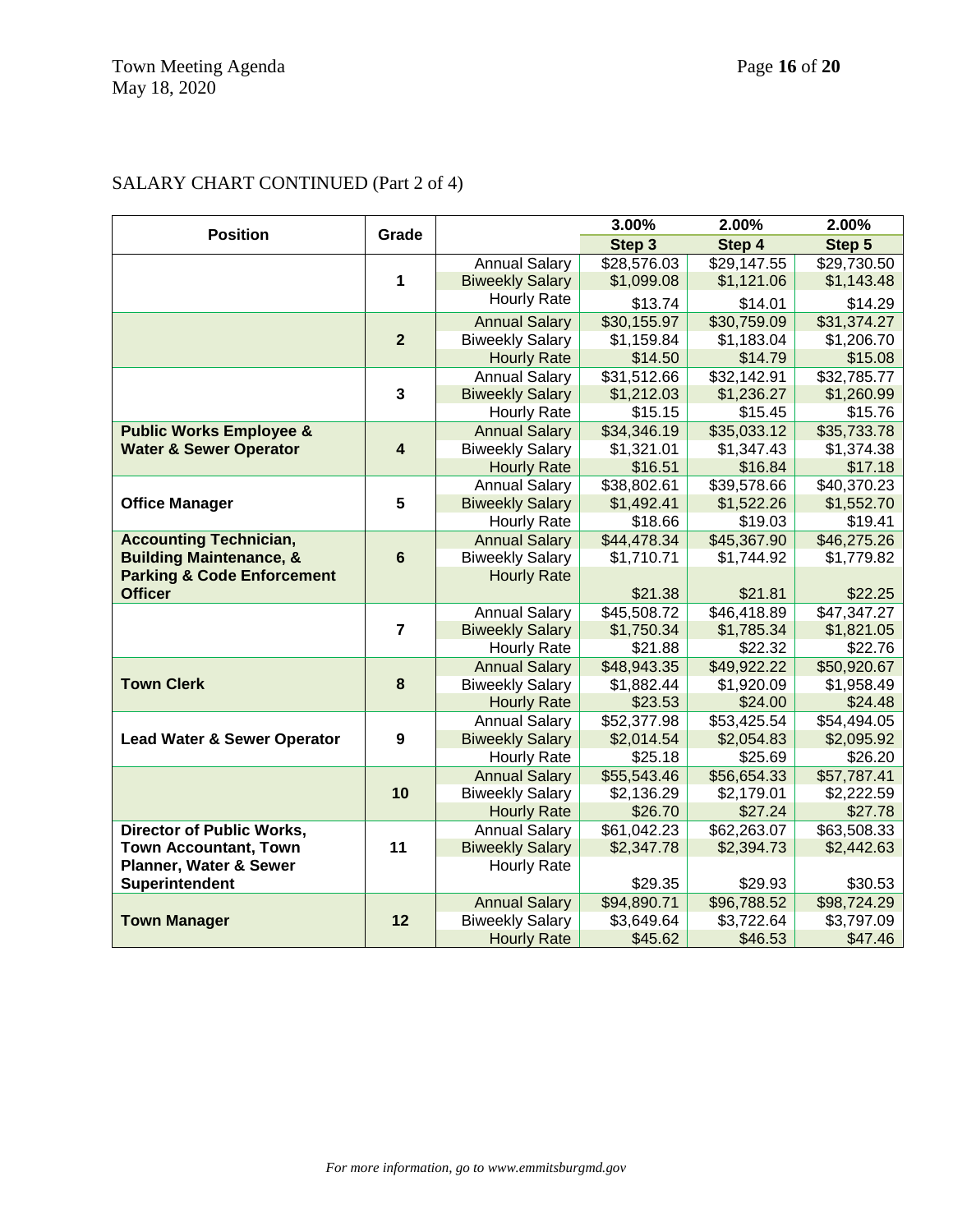# SALARY CHART CONTINUED (Part 3 of 4)

| <b>Position</b>                        | Grade                   |                                              | 1.50%                     | 1.50%                     | 1.50%                     |
|----------------------------------------|-------------------------|----------------------------------------------|---------------------------|---------------------------|---------------------------|
|                                        |                         |                                              | Step 6                    | Step 7                    | Step 8                    |
|                                        |                         | <b>Annual Salary</b>                         | \$30,176.46               | \$30,629.10               | \$31,088.54               |
|                                        | 1                       | <b>Biweekly Salary</b>                       | \$1,160.63                | \$1,178.04                | \$1,195.71                |
|                                        |                         | Hourly Rate                                  | \$14.51                   | \$14.73                   | \$14.95                   |
|                                        |                         | <b>Annual Salary</b>                         | \$31,844.88               | \$32,322.56               | \$32,807.39               |
|                                        | $\overline{2}$          | <b>Biweekly Salary</b>                       | \$1,224.80                | \$1,243.18                | \$1,261.82                |
|                                        |                         | <b>Hourly Rate</b>                           | \$15.31                   | \$15.54                   | \$15.77                   |
|                                        |                         | <b>Annual Salary</b>                         | \$33,277.56               | \$33,776.72               | \$34,283.37               |
|                                        | 3                       | <b>Biweekly Salary</b>                       | \$1,279.91                | \$1,299.10                | \$1,318.59                |
|                                        |                         | Hourly Rate                                  | \$16.00                   | \$16.24                   | \$16.48                   |
| <b>Public Works Employee &amp;</b>     |                         | <b>Annual Salary</b>                         | \$36,269.79               | \$36,813.83               | \$37,366.04               |
| <b>Water &amp; Sewer Operator</b>      | $\overline{\mathbf{4}}$ | <b>Biweekly Salary</b>                       | \$1,394.99                | \$1,415.92                | \$1,437.16                |
|                                        |                         | <b>Hourly Rate</b>                           | \$17.44                   | \$17.70                   | \$17.96                   |
|                                        |                         | <b>Annual Salary</b>                         | \$40,975.79               | \$41,590.42               | \$42,214.28               |
| <b>Office Manager</b>                  | $5\phantom{.0}$         | <b>Biweekly Salary</b>                       | \$1,575.99                | \$1,599.63                | \$1,623.63                |
|                                        |                         | Hourly Rate                                  | \$19.70                   | \$20.00                   | \$20.30                   |
| <b>Accounting Technician,</b>          |                         | <b>Annual Salary</b>                         | \$46,969.39               | \$47,673.93               | \$48,389.04               |
| <b>Building Maintenance, &amp;</b>     | $6\phantom{1}$          | <b>Biweekly Salary</b>                       | \$1,806.52                | \$1,833.61                | \$1,861.12                |
| <b>Parking &amp; Code Enforcement</b>  |                         | <b>Hourly Rate</b>                           |                           |                           |                           |
| <b>Officer</b>                         |                         |                                              | \$22.58                   | \$22.92                   | \$23.26                   |
|                                        | $\overline{7}$          | <b>Annual Salary</b>                         | \$48,057.48               | \$48,778.34               | \$49,510.02               |
|                                        |                         | <b>Biweekly Salary</b>                       | \$1,848.36                | \$1,876.09                | \$1,904.23                |
|                                        |                         | Hourly Rate                                  | \$23.10                   | \$23.45                   | \$23.80                   |
| <b>Town Clerk</b>                      | 8                       | <b>Annual Salary</b>                         | \$51,684.48<br>\$1,987.86 | \$52,459.74<br>\$2,017.68 | \$53,246.64<br>\$2,047.95 |
|                                        |                         | <b>Biweekly Salary</b><br><b>Hourly Rate</b> | \$24.85                   | \$25.22                   | \$25.60                   |
|                                        |                         | <b>Annual Salary</b>                         | \$55,311.46               | \$56,141.13               | \$56,983.25               |
| <b>Lead Water &amp; Sewer Operator</b> | $\boldsymbol{9}$        | <b>Biweekly Salary</b>                       | \$2,127.36                | \$2,159.27                | \$2,191.66                |
|                                        |                         | Hourly Rate                                  | \$26.59                   | \$26.99                   | \$27.40                   |
|                                        |                         | <b>Annual Salary</b>                         | \$58,654.22               | \$59,534.04               | \$60,427.05               |
|                                        | 10                      | <b>Biweekly Salary</b>                       | \$2,255.93                | \$2,289.77                | \$2,324.12                |
|                                        |                         | <b>Hourly Rate</b>                           | \$28.20                   | \$28.62                   | \$29.05                   |
| Director of Public Works,              |                         | <b>Annual Salary</b>                         | \$64,460.96               | \$65,427.87               | \$66,409.29               |
| <b>Town Accountant, Town</b>           | 11                      | <b>Biweekly Salary</b>                       | \$2,479.27                | \$2,516.46                | \$2,554.20                |
| Planner, Water & Sewer                 |                         | <b>Hourly Rate</b>                           |                           |                           |                           |
| Superintendent                         |                         |                                              | \$30.99                   | \$31.46                   | \$31.93                   |
|                                        |                         | <b>Annual Salary</b>                         | \$100,205.15              | \$101,708.23              | \$103,233.86              |
| <b>Town Manager</b>                    | 12                      | <b>Biweekly Salary</b>                       | \$3,854.04                | \$3,911.86                | \$3,970.53                |
|                                        |                         | <b>Hourly Rate</b>                           | \$48.18                   | \$48.90                   | \$49.63                   |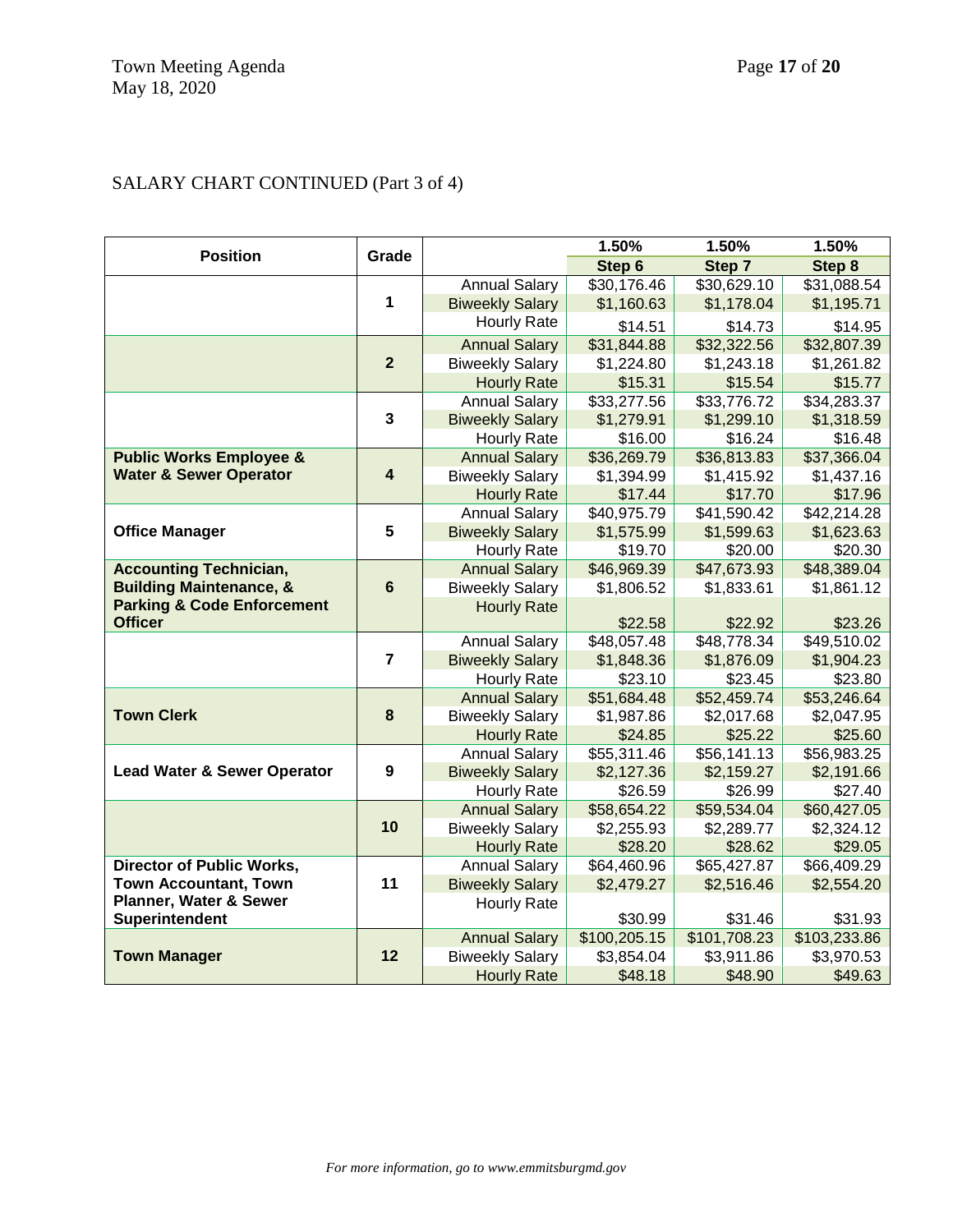### SALARY CHART CONTINUED (Part 4 of 4)

| <b>Position</b><br>Grade           |                         |                        | 1.50%        | 1.50%        | 1.50%        | 1.50%        |
|------------------------------------|-------------------------|------------------------|--------------|--------------|--------------|--------------|
|                                    |                         |                        | Step 9       | Step 10      | Step11       | Step 12      |
|                                    |                         | <b>Annual Salary</b>   | \$31,554.87  | \$32,028.19  | \$32,508.61  | \$32,996.24  |
|                                    | 1                       | <b>Biweekly Salary</b> | \$1,213.65   | \$1,231.85   | \$1,250.33   | \$1,269.09   |
|                                    |                         | Hourly Rate            | \$15.17      | \$15.40      | \$15.63      | \$15.86      |
|                                    |                         | <b>Annual Salary</b>   | \$33,299.50  | \$33,799.00  | \$34,305.98  | \$34,820.57  |
|                                    | $\overline{2}$          | <b>Biweekly Salary</b> | \$1,280.75   | \$1,299.96   | \$1,319.46   | \$1,339.25   |
|                                    |                         | <b>Hourly Rate</b>     | \$16.01      | \$16.25      | \$16.49      | \$16.74      |
|                                    |                         | <b>Annual Salary</b>   | \$34,797.62  | \$35,319.59  | \$35,849.38  | \$36,387.12  |
|                                    | $\overline{\mathbf{3}}$ | <b>Biweekly Salary</b> | \$1,338.37   | \$1,358.45   | \$1,378.82   | \$1,399.50   |
|                                    |                         | <b>Hourly Rate</b>     | \$16.73      | \$16.98      | \$17.24      | \$17.49      |
| <b>Public Works Employee &amp;</b> |                         | <b>Annual Salary</b>   | \$37,926.53  | \$38,495.43  | \$39,072.86  | \$39,658.95  |
| <b>Water &amp; Sewer Operator</b>  | $\overline{\mathbf{4}}$ | <b>Biweekly Salary</b> | \$1,458.71   | \$1,480.59   | \$1,502.80   | \$1,525.34   |
|                                    |                         | <b>Hourly Rate</b>     | \$18.23      | \$18.51      | \$18.79      | \$19.07      |
|                                    |                         | <b>Annual Salary</b>   | \$42,847.50  | \$43,490.21  | \$44,142.56  | \$44,804.70  |
| <b>Office Manager</b>              | 5                       | <b>Biweekly Salary</b> | \$1,647.98   | \$1,672.70   | \$1,697.79   | \$1,723.26   |
|                                    |                         | Hourly Rate            | \$20.60      | \$20.91      | \$21.22      | \$21.54      |
| <b>Accounting Technician,</b>      |                         | <b>Annual Salary</b>   | \$49,114.88  | \$49,851.60  | \$50,599.37  | \$51,358.36  |
| <b>Building Maintenance, &amp;</b> | $6\phantom{a}$          | <b>Biweekly Salary</b> | \$1,889.03   | \$1,917.37   | \$1,946.13   | \$1,975.32   |
| <b>Parking &amp; Code</b>          |                         | <b>Hourly Rate</b>     |              |              |              |              |
| <b>Enforcement Officer</b>         |                         |                        | \$23.61      | \$23.97      | \$24.33      | \$24.69      |
|                                    |                         | <b>Annual Salary</b>   | \$50,252.67  | \$51,006.46  | \$51,771.55  | \$52,548.13  |
|                                    | $\overline{7}$          | <b>Biweekly Salary</b> | \$1,932.79   | \$1,961.79   | \$1,991.21   | \$2,021.08   |
|                                    |                         | Hourly Rate            | \$24.16      | \$24.52      | \$24.89      | \$25.26      |
| <b>Town Clerk</b>                  | 8                       | <b>Annual Salary</b>   | \$54,045.34  | \$54,856.02  | \$55,678.86  | \$56,514.04  |
|                                    |                         | <b>Biweekly Salary</b> | \$2,078.67   | \$2,109.85   | \$2,141.49   | \$2,173.62   |
|                                    |                         | <b>Hourly Rate</b>     | \$25.98      | \$26.37      | \$26.77      | \$27.17      |
| <b>Lead Water &amp; Sewer</b>      | 9                       | <b>Annual Salary</b>   | \$57,838.00  | \$58,705.57  | \$59,586.15  | \$60,479.94  |
| Operator                           |                         | <b>Biweekly Salary</b> | \$2,224.54   | \$2,257.91   | \$2,291.77   | \$2,326.15   |
|                                    |                         | Hourly Rate            | \$27.81      | \$28.22      | \$28.65      | \$29.08      |
|                                    |                         | <b>Annual Salary</b>   | \$61,333.45  | \$62,253.45  | \$63,187.26  | \$64,135.06  |
|                                    | 10                      | <b>Biweekly Salary</b> | \$2,358.98   | \$2,394.36   | \$2,430.28   | \$2,466.73   |
|                                    |                         | <b>Hourly Rate</b>     | \$29.49      | \$29.93      | \$30.38      | \$30.83      |
| <b>Director of Public Works,</b>   |                         | <b>Annual Salary</b>   | \$67,405.43  | \$68,416.51  | \$69,442.76  | \$70,484.40  |
| <b>Town Accountant, Town</b>       | 11                      | <b>Biweekly Salary</b> | \$2,592.52   | \$2,631.40   | \$2,670.88   | \$2,710.94   |
| Planner, Water & Sewer             |                         | Hourly Rate            |              |              |              |              |
| Superintendent                     |                         |                        | \$32.41      | \$32.89      | \$33.39      | \$33.89      |
|                                    |                         | <b>Annual Salary</b>   | \$104,782.36 | \$106,354.10 | \$107,949.41 | \$109,568.65 |
| <b>Town Manager</b>                | 12                      | <b>Biweekly Salary</b> | \$4,030.09   | \$4,090.54   | \$4,151.90   | \$4,214.18   |
|                                    |                         | <b>Hourly Rate</b>     | \$50.38      | \$51.13      | \$51.90      | \$52.68      |

Biweekly salary is calculated by dividing the annual salary by twenty-six (26) pays.

Annual salary is the hourly rate multiplied by two thousand eighty (2,080) hours.

Part-time employee's annual and biweekly salary will be different than chart shows.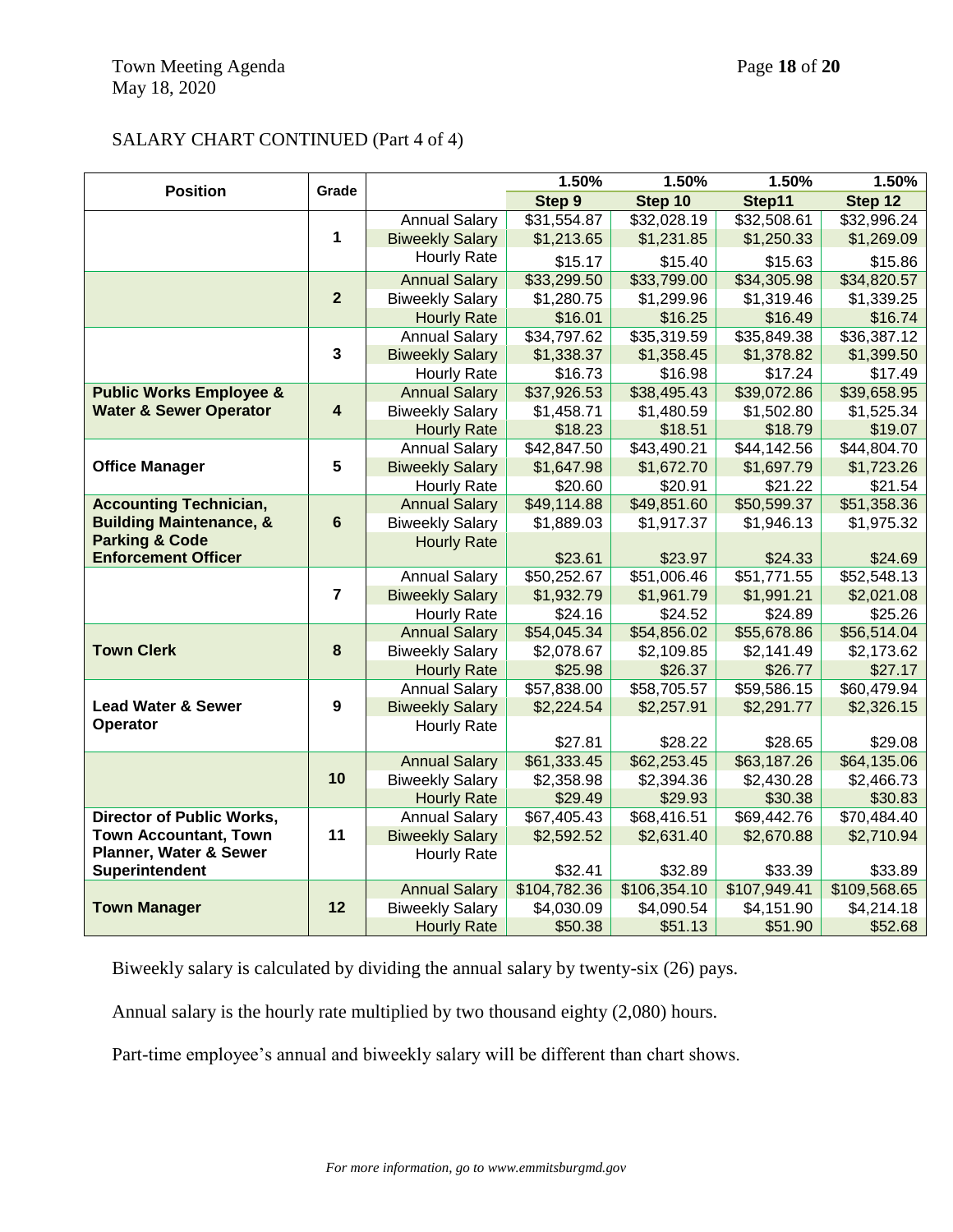**BE IT FURTHER ENACTED AND ORDAINED,** that this Ordinance shall take effect on the date on which the Mayor approves the Ordinance after passing by the Board of Commissioners or on the date on which the Board of Commissioners passes the Ordinance over the veto of the Mayor.

**PASSED** this day of , 2020. by a vote of \_\_\_\_\_\_\_for, \_\_\_\_\_\_\_against, \_\_\_\_\_\_\_ absent, and \_\_\_\_\_\_ abstain.

### **ATTEST: EMMITSBURG BOARD OF COMMISSIONERS:**

Madeline Shaw, Town Clerk Clifford Sweeney, President

**MAYOR**

\_\_\_\_\_\_\_\_\_\_\_\_\_\_\_\_\_\_\_\_\_\_\_\_\_\_\_ \_\_\_\_\_\_\_\_\_\_\_\_\_\_\_\_\_\_\_\_\_\_\_\_\_\_\_\_\_\_\_\_\_\_\_

\_\_\_\_\_\_\_APPROVED \_\_\_\_\_\_\_VETOED

this day of , 2020.

\_\_\_\_\_\_\_\_\_\_\_\_\_\_\_\_\_\_\_\_\_\_\_\_ Donald N. Briggs, Mayor

> I hereby certify that the foregoing Ordinance has been posted as required by Chapter 2.04 of the Emmitsburg Municipal Code. Madeline Shaw, Town Clerk Date:----------------------------